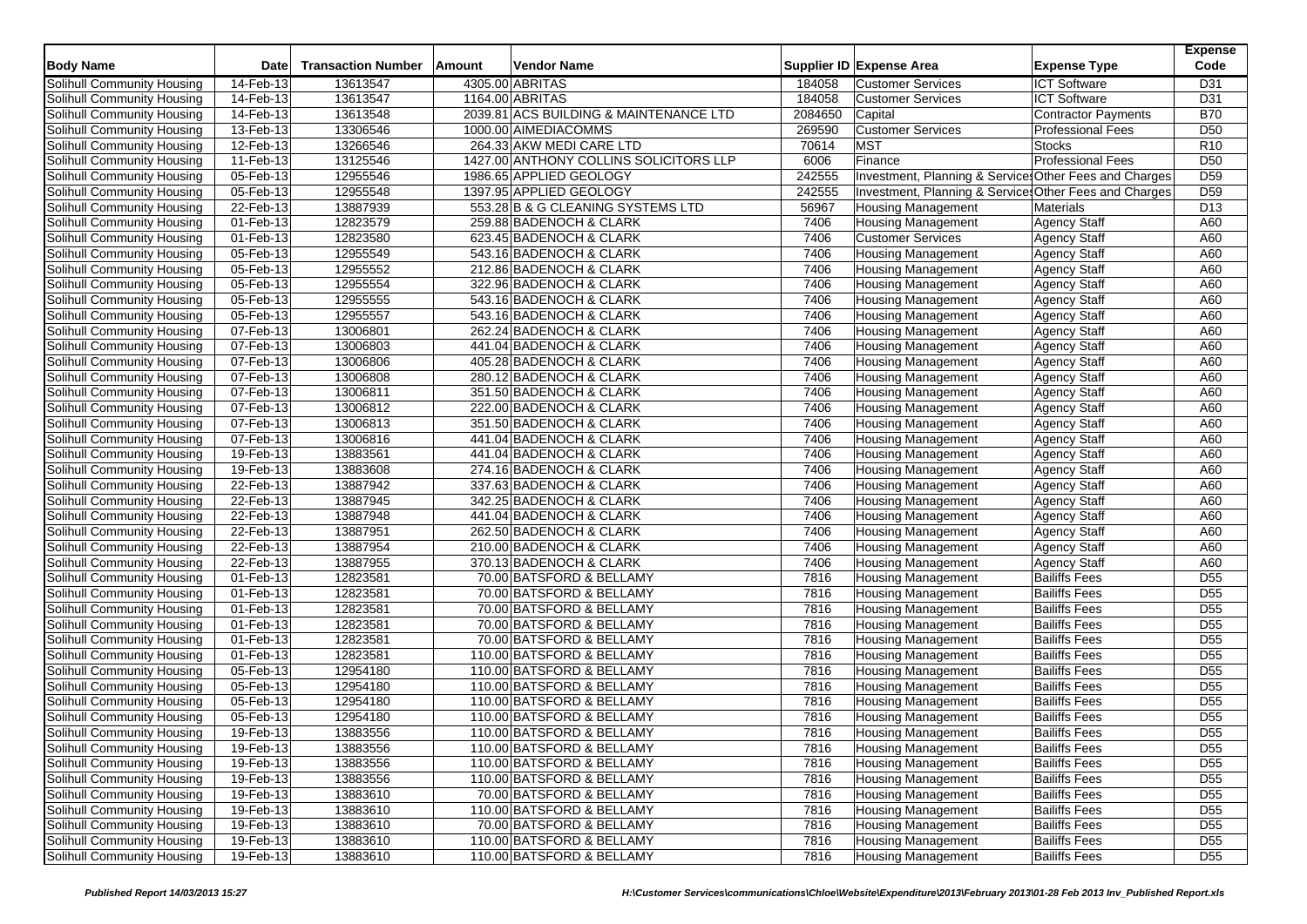| <b>Body Name</b>           | <b>Date</b>  | <b>Transaction Number</b> | Amount | Vendor Name                                |         | Supplier ID Expense Area  | <b>Expense Type</b>        | <b>Expense</b><br>Code |
|----------------------------|--------------|---------------------------|--------|--------------------------------------------|---------|---------------------------|----------------------------|------------------------|
| Solihull Community Housing | 19-Feb-13    | 13883610                  |        | 70.00 BATSFORD & BELLAMY                   | 7816    | <b>Housing Management</b> | <b>Bailiffs Fees</b>       | D <sub>55</sub>        |
| Solihull Community Housing | 19-Feb-13    | 13883610                  |        | 110.00 BATSFORD & BELLAMY                  | 7816    | <b>Housing Management</b> | <b>Bailiffs Fees</b>       | D <sub>55</sub>        |
| Solihull Community Housing | 19-Feb-13    | 13883610                  |        | 110.00 BATSFORD & BELLAMY                  | 7816    | <b>Housing Management</b> | <b>Bailiffs Fees</b>       | $\overline{D55}$       |
| Solihull Community Housing | 19-Feb-13    | 13883610                  |        | 110.00 BATSFORD & BELLAMY                  | 7816    | <b>Housing Management</b> | <b>Bailiffs Fees</b>       | D <sub>55</sub>        |
| Solihull Community Housing | 19-Feb-13    | 13883610                  |        | 110.00 BATSFORD & BELLAMY                  | 7816    | <b>Housing Management</b> | <b>Bailiffs Fees</b>       | D <sub>55</sub>        |
| Solihull Community Housing | 19-Feb-13    | 13883610                  |        | 70.00 BATSFORD & BELLAMY                   | 7816    | <b>Housing Management</b> | <b>Bailiffs Fees</b>       | D <sub>55</sub>        |
| Solihull Community Housing | 22-Feb-13    | 13887922                  |        | 110.00 BATSFORD & BELLAMY                  | 7816    | <b>Housing Management</b> | <b>Bailiffs Fees</b>       | $\overline{D55}$       |
| Solihull Community Housing | 22-Feb-13    | 13887922                  |        | 110.00 BATSFORD & BELLAMY                  | 7816    | <b>Housing Management</b> | <b>Bailiffs Fees</b>       | D <sub>55</sub>        |
| Solihull Community Housing | 22-Feb-13    | 13887922                  |        | 110.00 BATSFORD & BELLAMY                  | 7816    | <b>Housing Management</b> | <b>Bailiffs Fees</b>       | D <sub>55</sub>        |
| Solihull Community Housing | 22-Feb-13    | 13887922                  |        | 110.00 BATSFORD & BELLAMY                  | 7816    | <b>Housing Management</b> | <b>Bailiffs Fees</b>       | $\overline{D55}$       |
| Solihull Community Housing | 12-Feb-13    | 13278720                  |        | 303.24 BECKETT ABRASIVES LTD               | 7916    | <b>MST</b>                | <b>Stocks</b>              | R <sub>10</sub>        |
| Solihull Community Housing | 12-Feb-13    | 13278728                  |        | 612.15 BECKETT ABRASIVES LTD               | 7916    | <b>MST</b>                | <b>Stocks</b>              | R10                    |
| Solihull Community Housing | 12-Feb-13    | 13278729                  |        | 223.78 BECKETT ABRASIVES LTD               | 7916    | <b>MST</b>                | <b>Stocks</b>              | R10                    |
| Solihull Community Housing | 12-Feb-13    | 13278733                  |        | 238.80 BECKETT ABRASIVES LTD               | 7916    | <b>MST</b>                | <b>Stocks</b>              | R <sub>10</sub>        |
| Solihull Community Housing | 12-Feb-13    | 13278734                  |        | 335.67 BECKETT ABRASIVES LTD               | 7916    | <b>MST</b>                | <b>Stocks</b>              | R <sub>10</sub>        |
| Solihull Community Housing | 12-Feb-13    | 13278735                  |        | 223.78 BECKETT ABRASIVES LTD               | 7916    | <b>MST</b>                | <b>Stocks</b>              | R <sub>10</sub>        |
| Solihull Community Housing | 12-Feb-13    | 13278736                  |        | 223.78 BECKETT ABRASIVES LTD               | 7916    | <b>MST</b>                | <b>Stocks</b>              | R <sub>10</sub>        |
| Solihull Community Housing | 12-Feb-13    | 13278737                  |        | 266.44 BECKETT ABRASIVES LTD               | 7916    | <b>MST</b>                | <b>Stocks</b>              | R <sub>10</sub>        |
| Solihull Community Housing | 12-Feb-13    | 13278740                  |        | 319.90 BECKETT ABRASIVES LTD               | 7916    | <b>MST</b>                | <b>Stocks</b>              | R10                    |
| Solihull Community Housing | 12-Feb-13    | 13278747                  |        | 265.00 BECKETT ABRASIVES LTD               | 7916    | <b>MST</b>                | <b>Stocks</b>              | R <sub>10</sub>        |
| Solihull Community Housing | $12$ -Feb-13 | 13278753                  |        | 285.00 BECKETT ABRASIVES LTD               | 7916    | <b>MST</b>                | <b>Stocks</b>              | R <sub>10</sub>        |
| Solihull Community Housing | 12-Feb-13    | 13278756                  |        | 509.00 BECKETT ABRASIVES LTD               | 7916    | <b>MST</b>                | <b>Stocks</b>              | R <sub>10</sub>        |
| Solihull Community Housing | 12-Feb-13    | 13282558                  |        | 264.00 BECKETT ABRASIVES LTD               | 7916    | <b>MST</b>                | <b>Stocks</b>              | R <sub>10</sub>        |
| Solihull Community Housing | $01$ -Feb-13 | 12823558                  |        | 1156.64 BERBEN INSTALLATIONS LTD           | 20346   | <b>MST</b>                | <b>Internal Works</b>      | <b>B31</b>             |
| Solihull Community Housing | 05-Feb-13    | 12955558                  |        | 10579.00 BERBEN INSTALLATIONS LTD          | 20346   | Capital                   | <b>Contractor Payments</b> | <b>B70</b>             |
| Solihull Community Housing | 05-Feb-13    | 12955559                  |        | 40357.02 BERBEN INSTALLATIONS LTD          | 20346   | Capital                   | <b>Contractor Payments</b> | <b>B70</b>             |
| Solihull Community Housing | 07-Feb-13    | 13006790                  |        | 16407.36 BERBEN INSTALLATIONS LTD          | 20346   | Capital                   | <b>Contractor Payments</b> | <b>B70</b>             |
| Solihull Community Housing | 07-Feb-13    | 13006817                  |        | 600.00 BERBEN INSTALLATIONS LTD            | 20346   | Capital                   | <b>Contractor Payments</b> | <b>B70</b>             |
| Solihull Community Housing | 07-Feb-13    | 13006818                  |        | 1275.00 BERBEN INSTALLATIONS LTD           | 20346   | Capital                   | <b>Contractor Payments</b> | <b>B70</b>             |
| Solihull Community Housing | 07-Feb-13    | 13006819                  |        | 9049.61 BERBEN INSTALLATIONS LTD           | 20346   | Capital                   | <b>Contractor Payments</b> | <b>B70</b>             |
| Solihull Community Housing | 14-Feb-13    | 13613550                  |        | 5976.00 BERBEN INSTALLATIONS LTD           | 20346   | Capital                   | Contractor Payments        | <b>B70</b>             |
| Solihull Community Housing | 22-Feb-13    | 13887848                  |        | 588.13 BERBEN INSTALLATIONS LTD            | 20346   | <b>MST</b>                | <b>External Structures</b> | <b>B33</b>             |
| Solihull Community Housing | 22-Feb-13    | 13887849                  |        | 588.13 BERBEN INSTALLATIONS LTD            | 20346   | <b>MST</b>                | <b>External Structures</b> | <b>B33</b>             |
| Solihull Community Housing | $22$ -Feb-13 | 13887850                  |        | 588.13 BERBEN INSTALLATIONS LTD            | 20346   | <b>MST</b>                | <b>External Structures</b> | <b>B33</b>             |
| Solihull Community Housing | 22-Feb-13    | 13887851                  |        | 588.13 BERBEN INSTALLATIONS LTD            | 20346   | <b>MST</b>                | <b>External Structures</b> | <b>B33</b>             |
| Solihull Community Housing | 22-Feb-13    | 13887852                  |        | 988.00 BERBEN INSTALLATIONS LTD            | 20346   | <b>MST</b>                | <b>Internal Works</b>      | <b>B31</b>             |
| Solihull Community Housing | 27-Feb-13    | 13917618                  |        | 612.50 BERBEN INSTALLATIONS LTD            | 20346   | Capital                   | Contractor Payments        | <b>B70</b>             |
| Solihull Community Housing | 26-Feb-13    | 13908725                  |        | 3780.00 BIRMINGHAM CITY UNIVERSITY         | 189658  | <b>Customer Services</b>  | Training                   | A80                    |
| Solihull Community Housing | 14-Feb-13    | 13613549                  |        | 618.79 BRINDLEY ASPHALT LTD                | 24264   | Capital                   | <b>Contractor Payments</b> | <b>B70</b>             |
| Solihull Community Housing | 22-Feb-13    | 13887925                  |        | 42235.38 BRITISH GAS NEW ENERGY            | 2609687 | Capital                   | <b>Contractor Payments</b> | <b>B70</b>             |
| Solihull Community Housing | 22-Feb-13    | 13887925                  |        | 136084.80 BRITISH GAS NEW ENERGY           | 2609687 | Capital                   | Contractor Payments        | <b>B70</b>             |
| Solihull Community Housing | 22-Feb-13    | 13887925                  |        | 51665.20 BRITISH GAS NEW ENERGY            | 2609687 | Capital                   | <b>Contractor Payments</b> | <b>B70</b>             |
| Solihull Community Housing | 01-Feb-13    | 12816546                  |        | -266.03 BRITISH GAS TRADING LTD            | 9637    | <b>Housing Management</b> | Gas                        | <b>B10</b>             |
| Solihull Community Housing | 01-Feb-13    | 12816546                  |        | 54.00 BRITISH GAS TRADING LTD              | 9637    | <b>Housing Management</b> | Gas                        | <b>B10</b>             |
| Solihull Community Housing | 01-Feb-13    | 12816546                  |        | -7.41 BRITISH GAS TRADING LTD              | 9637    | <b>Housing Management</b> | Gas                        | <b>B10</b>             |
| Solihull Community Housing | 01-Feb-13    | 12816546                  |        | 395.25 BRITISH GAS TRADING LTD             | 9637    | <b>Housing Management</b> | Gas                        | <b>B10</b>             |
| Solihull Community Housing | 01-Feb-13    | 12816546                  |        | 504.92 BRITISH GAS TRADING LTD             | 9637    | <b>Housing Management</b> | Gas                        | <b>B10</b>             |
| Solihull Community Housing | 01-Feb-13    | 12823572                  |        | 1188.00 BROPHY RIAZ AND PARTNERS CHARTERED | 167258  | Capital                   | <b>Contractor Payments</b> | <b>B70</b>             |
| Solihull Community Housing | 01-Feb-13    | 12824546                  |        | 225.00 BROPHY RIAZ AND PARTNERS CHARTERED  | 167258  | Capital                   | <b>Contractor Payments</b> | <b>B70</b>             |
| Solihull Community Housing | 01-Feb-13    | 12825546                  |        | 225.00 BROPHY RIAZ AND PARTNERS CHARTERED  | 167258  | Capital                   | Contractor Payments        | <b>B70</b>             |
| Solihull Community Housing | 07-Feb-13    | 13003554                  |        | 833.41 BUILDBASE                           | 56468   | <b>MST</b>                | Stocks                     | R <sub>10</sub>        |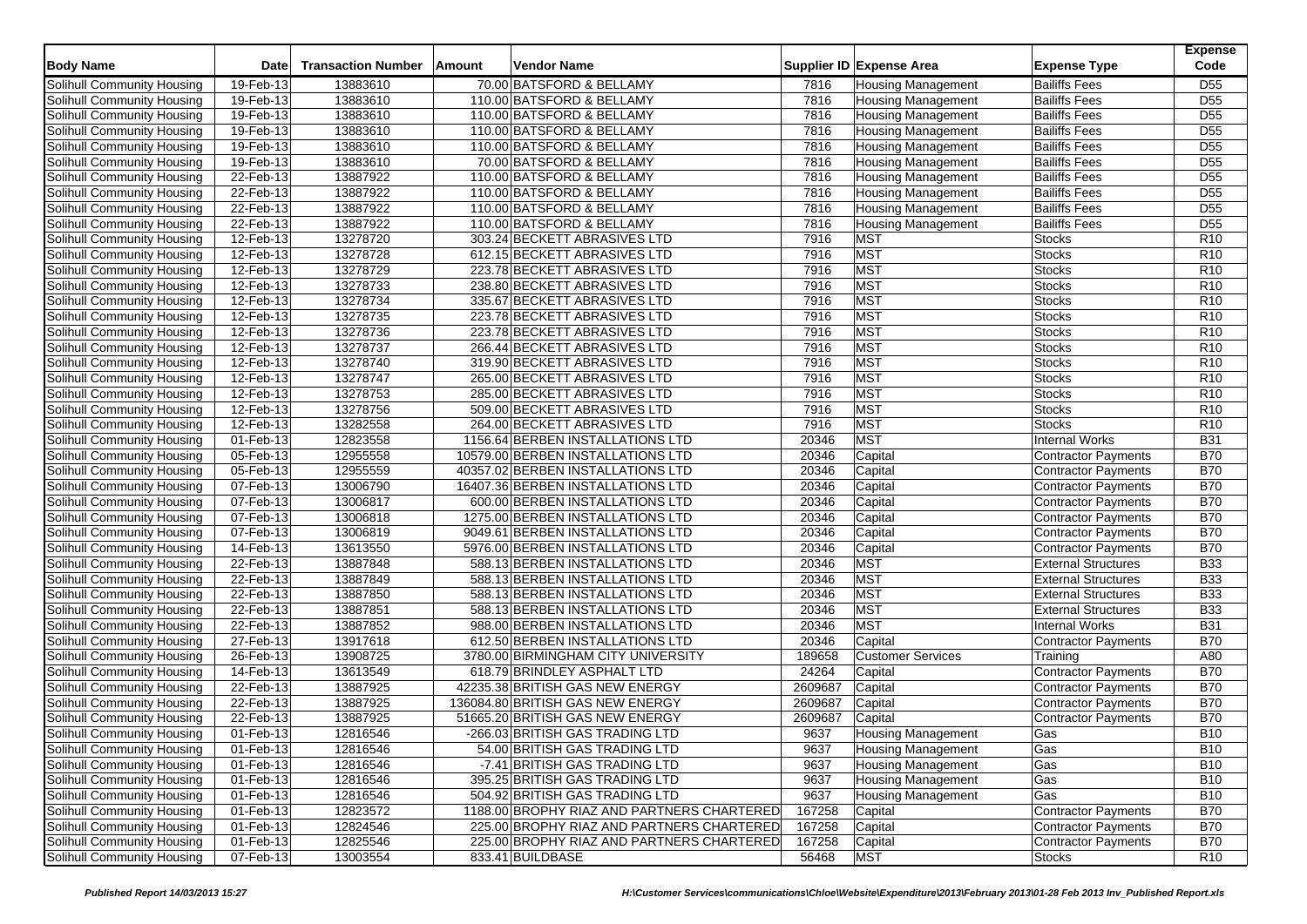| <b>Body Name</b>                  | <b>Date</b>  | <b>Transaction Number</b> | Amount        | <b>Vendor Name</b>                          |         | Supplier ID Expense Area                              | <b>Expense Type</b>              | <b>Expense</b><br>Code |
|-----------------------------------|--------------|---------------------------|---------------|---------------------------------------------|---------|-------------------------------------------------------|----------------------------------|------------------------|
| Solihull Community Housing        | 07-Feb-13    | 13003555                  |               | 222.86 BUILDBASE                            | 56468   | <b>MST</b>                                            | Stocks                           | R <sub>10</sub>        |
| Solihull Community Housing        | 07-Feb-13    | 13003558                  |               | 503.11 BUILDBASE                            | 56468   | <b>MST</b>                                            | <b>Stocks</b>                    | R <sub>10</sub>        |
| Solihull Community Housing        | 12-Feb-13    | 13282570                  |               | 1014.90 BUILDBASE                           | 56468   | <b>MST</b>                                            | <b>Stocks</b>                    | R <sub>10</sub>        |
| Solihull Community Housing        | 19-Feb-13    | 13884601                  |               | 365.00 BUILDBASE                            | 56468   | <b>MST</b>                                            | <b>Stocks</b>                    | R <sub>10</sub>        |
| Solihull Community Housing        | 19-Feb-13    | 13884602                  |               | 371.47 BUILDBASE                            | 56468   | <b>MST</b>                                            | Stocks                           | R <sub>10</sub>        |
| Solihull Community Housing        | 25-Feb-13    | 13905555                  |               | 512.12 BUILDBASE                            | 56468   | <b>MST</b>                                            | <b>Stocks</b>                    | R <sub>10</sub>        |
| Solihull Community Housing        | 25-Feb-13    | 13905556                  |               | 384.97 BUILDBASE                            | 56468   | <b>MST</b>                                            | <b>Stocks</b>                    | R10                    |
| <b>Solihull Community Housing</b> | 01-Feb-13    | 12826546                  |               | 448.00 BULLIVANT MEDIA LTD                  | 239118  | <b>Central Administration</b>                         | <b>Tenant Elections</b>          | D64                    |
| Solihull Community Housing        | 14-Feb-13    | 13613552                  |               | 39.60 BYTES TECHNOLOGY GROUP                | 149549  | Capital                                               | ICT - General                    | D30                    |
| Solihull Community Housing        | 14-Feb-13    | 13613552                  |               | 40.32 BYTES TECHNOLOGY GROUP                | 149549  | Capital                                               | ICT - General                    | D30                    |
| Solihull Community Housing        | 14-Feb-13    | 13613552                  |               | 550.80 BYTES TECHNOLOGY GROUP               | 149549  | Capital                                               | ICT - General                    | D30                    |
| Solihull Community Housing        | $14$ -Feb-13 | 13613552                  |               | 805.70 BYTES TECHNOLOGY GROUP               | 149549  | Capital                                               | ICT - General                    | D30                    |
| Solihull Community Housing        | 14-Feb-13    | 13613552                  |               | 1188.00 BYTES TECHNOLOGY GROUP              | 149549  | Capital                                               | ICT - General                    | D30                    |
| Solihull Community Housing        | 14-Feb-13    | 13613552                  |               | 535.68 BYTES TECHNOLOGY GROUP               | 149549  | Capital                                               | ICT - General                    | D30                    |
| Solihull Community Housing        | 14-Feb-13    | 13613552                  |               | 3147.20 BYTES TECHNOLOGY GROUP              | 149549  | Capital                                               | ICT - General                    | D30                    |
| Solihull Community Housing        | 14-Feb-13    | 13452546                  |               | 711.74 C & C FLOORING                       | 164498  | <b>MST</b>                                            | <b>Internal Works</b>            | <b>B31</b>             |
| Solihull Community Housing        | 19-Feb-13    | 13884603                  |               | 275.00 CAPITOL JOINERY                      | 66253   | <b>MST</b>                                            | <b>Stocks</b>                    | R <sub>10</sub>        |
| Solihull Community Housing        | 22-Feb-13    | 13887923                  |               | 549.81 CARETECH (UK) LTD                    | 1610610 | Investment, Planning & Service: Adaptations           |                                  | <b>B83</b>             |
| Solihull Community Housing        | 22-Feb-13    | 13887924                  |               | 765.60 CARETECH (UK) LTD                    | 1610610 | Investment, Planning & Service: Adaptations           |                                  | <b>B83</b>             |
| Solihull Community Housing        | 22-Feb-13    | 13887967                  |               | 7384.49 CARETECH (UK) LTD                   | 1610610 | Investment, Planning & Services Adaptations           |                                  | <b>B83</b>             |
| Solihull Community Housing        | 22-Feb-13    | 13887968                  |               | 1895.60 CARETECH (UK) LTD                   | 1610610 | Investment, Planning & Services Adaptations           |                                  | <b>B83</b>             |
| Solihull Community Housing        | $06$ -Feb-13 | 12984553                  |               | 820.00 CEL ELECTRICAL                       | 138018  | Investment, Planning & Services Utility Related Works |                                  | <b>B34</b>             |
| Solihull Community Housing        | 06-Feb-13    | 12984556                  |               | 250.00 CEL ELECTRICAL                       | 138018  | Investment, Planning & Services Utility Related Works |                                  | <b>B34</b>             |
| Solihull Community Housing        | 06-Feb-13    | 12984558                  |               | 545.00 CEL ELECTRICAL                       | 138018  | Investment, Planning & Services Utility Related Works |                                  | <b>B34</b>             |
| Solihull Community Housing        | 06-Feb-13    | 12984559                  |               | 455.05 CEL ELECTRICAL                       | 138018  | Investment, Planning & Services Utility Related Works |                                  | <b>B34</b>             |
| Solihull Community Housing        | 01-Feb-13    | 12827546                  |               | 750.00 CHELMSLEY & DISTRICT CONSERVATIVE CL | 63897   | <b>MST</b>                                            | Other Fees and Charges           | D <sub>59</sub>        |
| Solihull Community Housing        | 15-Feb-13    | 13667547                  |               | 291.64 CHUBB FIRE LTD                       | 11217   | Investment, Planning & Services Other Building costs  |                                  | <b>B39</b>             |
| Solihull Community Housing        | $27$ -Feb-13 | 13918549                  |               | 223.66 CHUBB FIRE LTD                       | 11217   | Investment, Planning & Services Other Building costs  |                                  | <b>B39</b>             |
| Solihull Community Housing        | 27-Feb-13    | 13918551                  |               | 215.78 CHUBB FIRE LTD                       | 11217   | Investment, Planning & Services Other Building costs  |                                  | <b>B39</b>             |
| Solihull Community Housing        | 27-Feb-13    | 13918558                  |               | 209.54 CHUBB FIRE LTD                       | 11217   | Investment, Planning & Service: Other Building costs  |                                  | <b>B39</b>             |
| Solihull Community Housing        | 27-Feb-13    | 13917619                  | 1335.00 CIPFA |                                             | 9942    | Finance                                               | <b>Professional Subscription</b> | A94                    |
| Solihull Community Housing        | 01-Feb-13    | 12828546                  |               | 307.07 CORNERSTONE PROJECTS LTD             | 2176751 | Capital                                               | Contractor Payments              | <b>B70</b>             |
| Solihull Community Housing        | 19-Feb-13    | 13883612                  |               | 215.50 CROWN CARS                           | 129277  | <b>Customer Services</b>                              | <b>Other Transport Costs</b>     | C91                    |
| Solihull Community Housing        | 05-Feb-13    | 12955560                  |               | 777.00 DECISION RECRUITMENT LTD             | 2370689 | <b>MST</b>                                            | <b>Agency Staff</b>              | A60                    |
| Solihull Community Housing        | 06-Feb-13    | 12984565                  |               | 431.25 DECISION RECRUITMENT LTD             | 2370689 | <b>MST</b>                                            | <b>Agency Staff</b>              | A60                    |
| Solihull Community Housing        | 06-Feb-13    | 12984569                  |               | 258.75 DECISION RECRUITMENT LTD             | 2370689 | <b>MST</b>                                            | <b>Agency Staff</b>              | A60                    |
| Solihull Community Housing        | 13-Feb-13    | 13308546                  |               | 777.00 DECISION RECRUITMENT LTD             | 2370689 | <b>MST</b>                                            | <b>Agency Staff</b>              | A60                    |
| Solihull Community Housing        | 13-Feb-13    | 13310546                  |               | 345.00 DECISION RECRUITMENT LTD             | 2370689 | <b>MST</b>                                            | <b>Agency Staff</b>              | A60                    |
| Solihull Community Housing        | 13-Feb-13    | 13310547                  |               | 425.50 DECISION RECRUITMENT LTD             | 2370689 | <b>MST</b>                                            | <b>Agency Staff</b>              | A60                    |
| Solihull Community Housing        | 19-Feb-13    | 13883614                  |               | 437.00 DECISION RECRUITMENT LTD             | 2370689 | <b>MST</b>                                            | <b>Agency Staff</b>              | A60                    |
| Solihull Community Housing        | 19-Feb-13    | 13883615                  |               | 333.50 DECISION RECRUITMENT LTD             | 2370689 | <b>MST</b>                                            | <b>Agency Staff</b>              | A60                    |
| Solihull Community Housing        | 19-Feb-13    | 13883616                  |               | 819.00 DECISION RECRUITMENT LTD             | 2370689 | <b>MST</b>                                            | <b>Agency Staff</b>              | A60                    |
| <b>Solihull Community Housing</b> | 26-Feb-13    | 13908734                  |               | 840.00 DECISION RECRUITMENT LTD             | 2370689 | <b>MST</b>                                            | <b>Agency Staff</b>              | A60                    |
| Solihull Community Housing        | 26-Feb-13    | 13908735                  |               | 360.00 DENVIC LIMITED                       | 130800  | <b>MST</b>                                            | <b>Waste Disposal</b>            | E20                    |
| Solihull Community Housing        | 26-Feb-13    | 13908735                  |               | 395.00 DENVIC LIMITED                       | 130800  | <b>MST</b>                                            | <b>Waste Disposal</b>            | E20                    |
| Solihull Community Housing        | 07-Feb-13    | 13004718                  |               | 588.00 DIRECT ROOFING SUPPLIES LTD          | 11346   | <b>MST</b>                                            | <b>Stocks</b>                    | R <sub>10</sub>        |
| Solihull Community Housing        | 05-Feb-13    | 12955561                  |               | 4373.60 DLA PIPER UK LLP                    | 147168  | <b>Customer Services</b>                              | <b>Professional Fees</b>         | D <sub>50</sub>        |
| Solihull Community Housing        | 11-Feb-13    | 13126547                  |               | 114.00 DMW ENVIRONMENTAL                    | 281856  | <b>MST</b>                                            | Internal Works                   | <b>B31</b>             |
| Solihull Community Housing        | 11-Feb-13    | 13126547                  |               | 783.00 DMW ENVIRONMENTAL                    | 281856  | <b>MST</b>                                            | <b>Internal Works</b>            | <b>B31</b>             |
| Solihull Community Housing        | 14-Feb-13    | 13617548                  |               | 110.00 DMW ENVIRONMENTAL                    | 281856  | <b>MST</b>                                            | Internal Works                   | <b>B31</b>             |
| Solihull Community Housing        | 14-Feb-13    | 13617548                  |               | 1008.00 DMW ENVIRONMENTAL                   | 281856  | <b>MST</b>                                            | <b>Internal Works</b>            | <b>B31</b>             |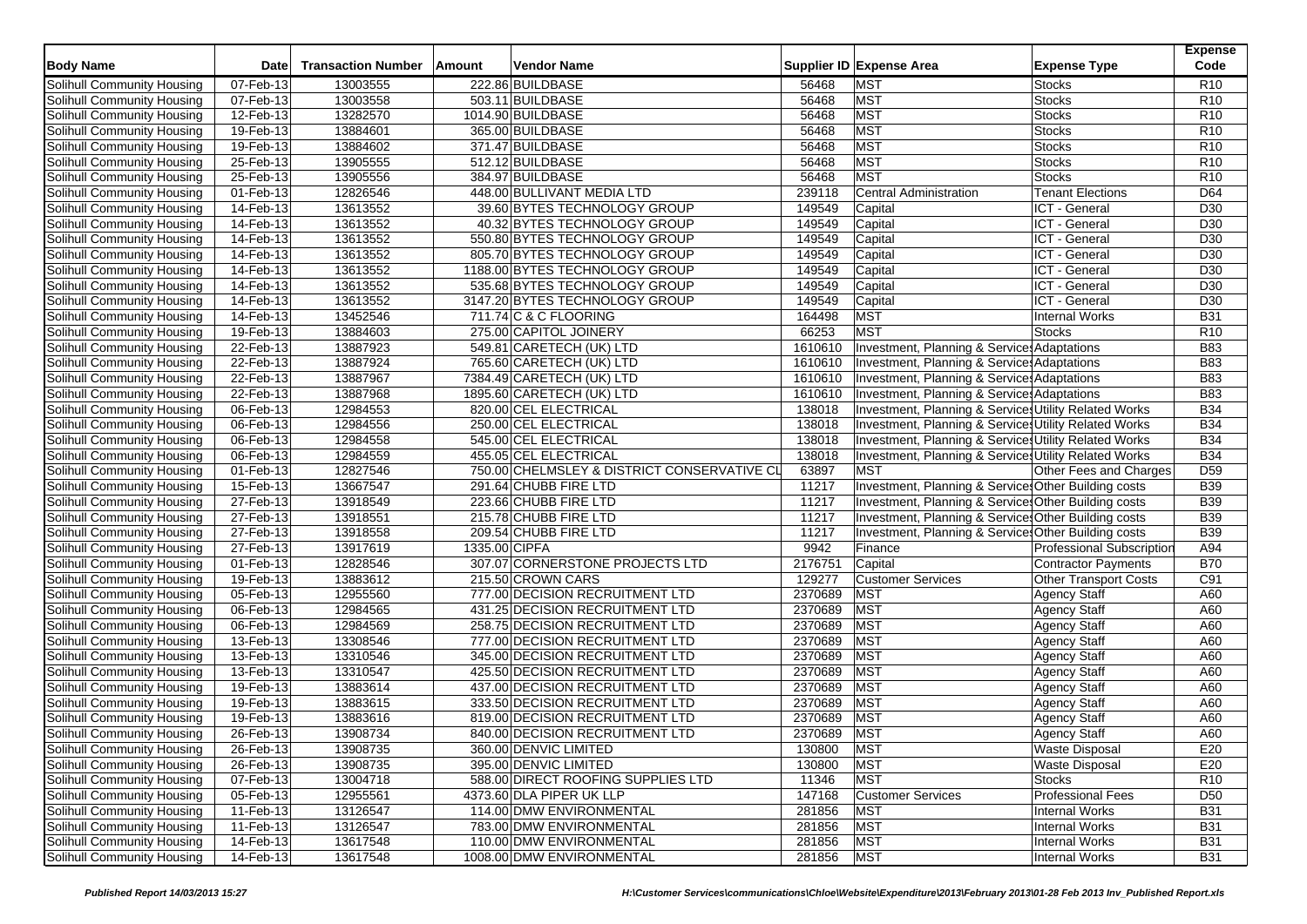| <b>Body Name</b>           | <b>Date</b>             | <b>Transaction Number</b> | Amount | Vendor Name                             |         | Supplier ID Expense Area      | <b>Expense Type</b>        | <b>Expense</b><br>Code |
|----------------------------|-------------------------|---------------------------|--------|-----------------------------------------|---------|-------------------------------|----------------------------|------------------------|
| Solihull Community Housing | 14-Feb-13               | 13617551                  |        | 254.00 DMW ENVIRONMENTAL                | 281856  | <b>MST</b>                    | <b>Internal Works</b>      | <b>B31</b>             |
| Solihull Community Housing | 14-Feb-13               | 13617551                  |        | 1425.00 DMW ENVIRONMENTAL               | 281856  | <b>MST</b>                    | <b>Internal Works</b>      | <b>B31</b>             |
| Solihull Community Housing | 19-Feb-13               | 13883727                  |        | 220.90 DOORFIT PRODUCTS LTD             | 5228    | <b>MST</b>                    | <b>Stocks</b>              | R <sub>10</sub>        |
| Solihull Community Housing | 25-Feb-13               | 13905560                  |        | 420.00 DOORFIT PRODUCTS LTD             | 5228    | <b>MST</b>                    | <b>Stocks</b>              | R <sub>10</sub>        |
| Solihull Community Housing | 01-Feb-13               | 12823573                  |        | 573.06 DR GAIL YOUNG                    | 221701  | <b>Housing Management</b>     | <b>Tenant Medicals</b>     | D63                    |
| Solihull Community Housing | 07-Feb-13               | 13006682                  |        | 309.60 DRS LTD                          | 272292  | <b>MST</b>                    | <b>Stocks</b>              | R <sub>10</sub>        |
| Solihull Community Housing | $\overline{15}$ -Feb-13 | 13655546                  |        | 489.44 DULUX DECORATOR CENTRES          | 69460   | Capital                       | Contractor Payments        | <b>B70</b>             |
| Solihull Community Housing | 15-Feb-13               | 13656546                  |        | 883.63 DULUX DECORATOR CENTRES          | 69460   | <b>MST</b>                    | <b>Internal Works</b>      | <b>B31</b>             |
| Solihull Community Housing | 15-Feb-13               | 13656548                  |        | 696.79 DULUX DECORATOR CENTRES          | 69460   | <b>MST</b>                    | <b>Internal Works</b>      | <b>B31</b>             |
| Solihull Community Housing | 19-Feb-13               | 13883625                  |        | 6613.90 E MANTON LTD                    | 5299    | Capital                       | Contractor Payments        | <b>B70</b>             |
| Solihull Community Housing | 12-Feb-13               | 13244595                  |        | 2324.51 ECLIPSE ACCESS SOLUTIONS LTD    | 141696  | Capital                       | <b>Contractor Payments</b> | <b>B70</b>             |
| Solihull Community Housing | 13-Feb-13               | 13297546                  |        | 2539.88 ECLIPSE ACCESS SOLUTIONS LTD    | 141696  | Capital                       | <b>Contractor Payments</b> | <b>B70</b>             |
| Solihull Community Housing | 01-Feb-13               | 12829546                  |        | 416.25 EDEN BROWN                       | 250546  | <b>Housing Management</b>     | <b>Agency Staff</b>        | A60                    |
| Solihull Community Housing | 01-Feb-13               | 12830546                  |        | 610.50 EDEN BROWN                       | 250546  | <b>Housing Management</b>     | Agency Staff               | A60                    |
| Solihull Community Housing | 07-Feb-13               | 13006820                  |        | 276.00 EDEN BROWN                       | 250546  | <b>Housing Management</b>     | <b>Agency Staff</b>        | A60                    |
| Solihull Community Housing | 07-Feb-13               | 13006826                  |        | 359.38 EDEN BROWN                       | 250546  | <b>Housing Management</b>     | <b>Agency Staff</b>        | A60                    |
| Solihull Community Housing | 07-Feb-13               | 13006827                  |        | 425.50 EDEN BROWN                       | 250546  | <b>Housing Management</b>     | Agency Staff               | A60                    |
| Solihull Community Housing | 07-Feb-13               | 13006829                  |        | 425.50 EDEN BROWN                       | 250546  | <b>Housing Management</b>     | <b>Agency Staff</b>        | A60                    |
| Solihull Community Housing | 07-Feb-13               | 13006831                  |        | 425.50 EDEN BROWN                       | 250546  | <b>Housing Management</b>     | <b>Agency Staff</b>        | A60                    |
| Solihull Community Housing | 15-Feb-13               | 13717546                  |        | 425.50 EDEN BROWN                       | 250546  | <b>Housing Management</b>     | Agency Staff               | A60                    |
| Solihull Community Housing | $15$ -Feb-13            | 13719546                  |        | 740.00 EDEN BROWN                       | 250546  | <b>Housing Management</b>     | Agency Staff               | A60                    |
| Solihull Community Housing | 15-Feb-13               | 13720546                  |        | 480.00 EDEN BROWN                       | 250546  | <b>Housing Management</b>     | <b>Agency Staff</b>        | A60                    |
| Solihull Community Housing | 15-Feb-13               | 13723546                  |        | 684.50 EDEN BROWN                       | 250546  | <b>Housing Management</b>     | <b>Agency Staff</b>        | A60                    |
| Solihull Community Housing | $15$ -Feb-13            | 13725546                  |        | 679.88 EDEN BROWN                       | 250546  | <b>Housing Management</b>     | Agency Staff               | A60                    |
| Solihull Community Housing | 15-Feb-13               | 13726546                  |        | 425.50 EDEN BROWN                       | 250546  | <b>Housing Management</b>     | <b>Agency Staff</b>        | A60                    |
| Solihull Community Housing | 15-Feb-13               | 13728546                  |        | 684.50 EDEN BROWN                       | 250546  | <b>Housing Management</b>     | <b>Agency Staff</b>        | A60                    |
| Solihull Community Housing | 15-Feb-13               | 13729546                  |        | 684.50 EDEN BROWN                       | 250546  | <b>Housing Management</b>     | Agency Staff               | A60                    |
| Solihull Community Housing | 15-Feb-13               | 13732546                  |        | 684.50 EDEN BROWN                       | 250546  | <b>Housing Management</b>     | <b>Agency Staff</b>        | A60                    |
| Solihull Community Housing | 15-Feb-13               | 13733546                  |        | 684.50 EDEN BROWN                       | 250546  | <b>Housing Management</b>     | <b>Agency Staff</b>        | A60                    |
| Solihull Community Housing | 22-Feb-13               | 13888043                  |        | 720.00 EDEN BROWN                       | 250546  | <b>Housing Management</b>     | <b>Agency Staff</b>        | A60                    |
| Solihull Community Housing | 22-Feb-13               | 13888045                  |        | 684.50 EDEN BROWN                       | 250546  | <b>Housing Management</b>     | <b>Agency Staff</b>        | A60                    |
| Solihull Community Housing | 22-Feb-13               | 13888046                  |        | 425.50 EDEN BROWN                       | 250546  | <b>Housing Management</b>     | <b>Agency Staff</b>        | A60                    |
| Solihull Community Housing | 05-Feb-13               | 12958546                  |        | 512.75 EDEN BROWN RECRUITMENT LTD       | 5333    | <b>Housing Management</b>     | <b>Agency Staff</b>        | A60                    |
| Solihull Community Housing | 05-Feb-13               | 12958547                  |        | 542.05 EDEN BROWN RECRUITMENT LTD       | 5333    | <b>Housing Management</b>     | <b>Agency Staff</b>        | A60                    |
| Solihull Community Housing | 05-Feb-13               | 12959546                  |        | 542.05 EDEN BROWN RECRUITMENT LTD       | 5333    | <b>Housing Management</b>     | <b>Agency Staff</b>        | A60                    |
| Solihull Community Housing | 07-Feb-13               | 13006821                  |        | 425.50 EDEN BROWN RECRUITMENT LTD       | 5333    | <b>Housing Management</b>     | <b>Agency Staff</b>        | A60                    |
| Solihull Community Housing | 07-Feb-13               | 13006824                  |        | 425.50 EDEN BROWN RECRUITMENT LTD       | 5333    | <b>Housing Management</b>     | <b>Agency Staff</b>        | A60                    |
| Solihull Community Housing | 15-Feb-13               | 13730547                  |        | 684.50 EDEN BROWN RECRUITMENT LTD       | 5333    | <b>Housing Management</b>     | <b>Agency Staff</b>        | A60                    |
| Solihull Community Housing | 07-Feb-13               | 13006833                  |        | 1984.89 EDF ENERGY 1 LTD                | 135472  | <b>Housing Management</b>     | Electricity                | <b>B11</b>             |
| Solihull Community Housing | 01-Feb-13               | 12831546                  |        | 3786.13 ELDERCARE                       | 78964   | <b>Housing Management</b>     | Other Supplies And Serv    | D90                    |
| Solihull Community Housing | 01-Feb-13               | 12832546                  |        | 3786.13 ELDERCARE                       | 78964   | <b>Housing Management</b>     | Other Supplies And Serv    | D90                    |
| Solihull Community Housing | 01-Feb-13               | 12833546                  |        | 3664.00 ELDERCARE                       | 78964   | <b>Housing Management</b>     | Other Supplies And Serv    | D90                    |
| Solihull Community Housing | 01-Feb-13               | 12834546                  |        | 3786.13 ELDERCARE                       | 78964   | Housing Management            | Other Supplies And Servi   | D90                    |
| Solihull Community Housing | 14-Feb-13               | 13618546                  |        | 382.00 ENABLE TECHNOLOGY                | 283735  | <b>Customer Services</b>      | Training                   | A80                    |
| Solihull Community Housing | 14-Feb-13               | 13618546                  |        | 518.00 ENABLE TECHNOLOGY                | 283735  | <b>Customer Services</b>      | Training                   | A80                    |
| Solihull Community Housing | 14-Feb-13               | 13618548                  |        | 6569.17 ENTERPRISE MANAGED SERVICES LTD | 206418  | <b>MST</b>                    | <b>Waste Disposal</b>      | E20                    |
| Solihull Community Housing | 14-Feb-13               | 13618548                  |        | 484.84 ENTERPRISE MANAGED SERVICES LTD  | 206418  | <b>MST</b>                    | <b>Waste Disposal</b>      | E20                    |
| Solihull Community Housing | 06-Feb-13               | 12984572                  |        | 400.00 ENVIRONVENT LTD                  | 209398  | <b>MST</b>                    | <b>Materials</b>           | D <sub>13</sub>        |
| Solihull Community Housing | 07-Feb-13               | 13006791                  |        | 315.00 FAMILY CARE TRUST (SOLIHULL)     | 5472    | <b>Housing Management</b>     | <b>Grounds Maintenance</b> | <b>B40</b>             |
| Solihull Community Housing | 01-Feb-13               | 12835546                  |        | 4775.00 FISH4JOBS                       | 2944689 | <b>Central Administration</b> | <b>Tenant Elections</b>    | D64                    |
| Solihull Community Housing | 01-Feb-13               | 12836546                  |        | 27158.63 FOUNDATION PILING LTD          | 5553    | Capital                       | Contractor Payments        | <b>B70</b>             |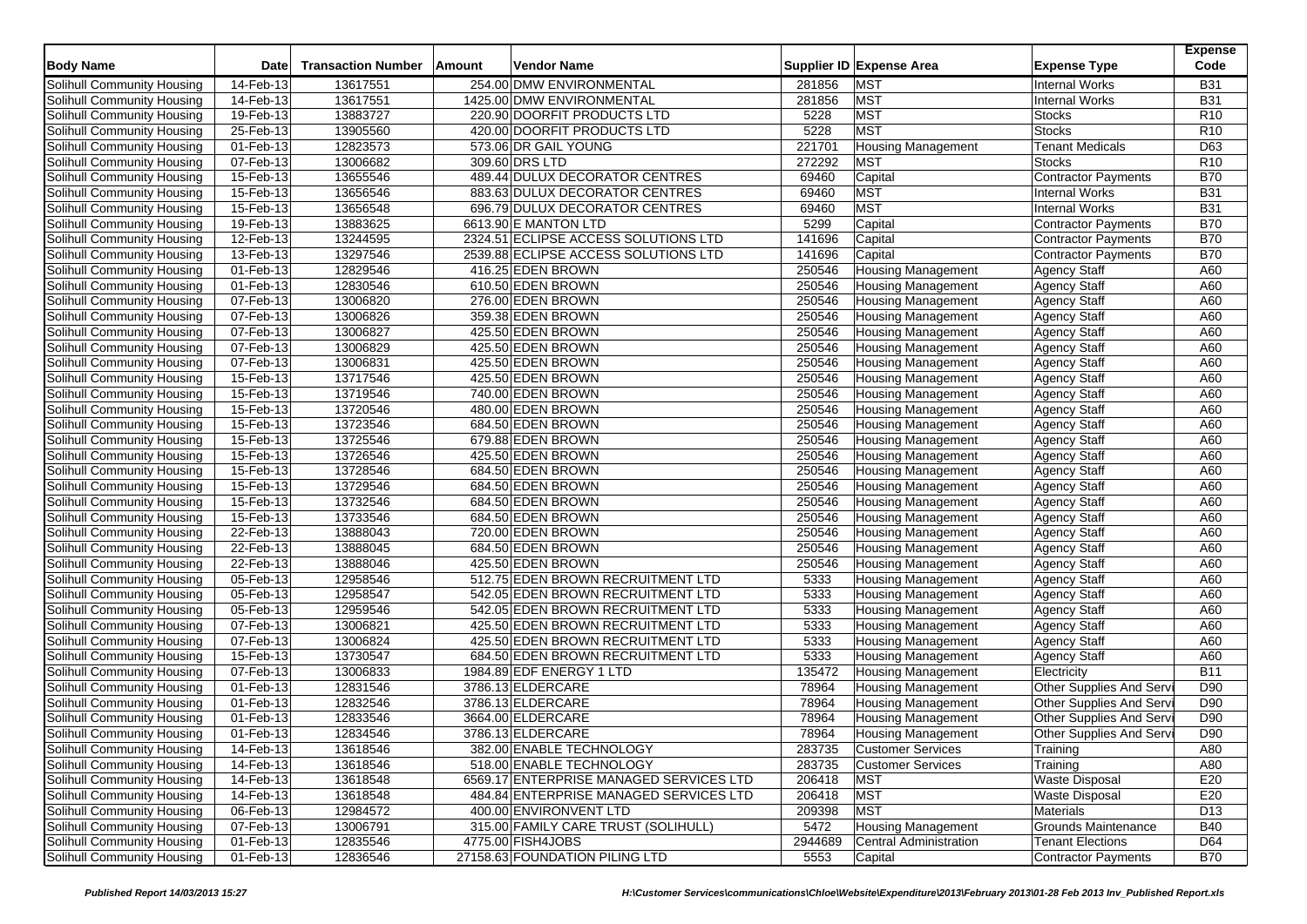| <b>Body Name</b>                  | <b>Date</b>  | <b>Transaction Number</b> | Amount | Vendor Name                                |         | Supplier ID Expense Area                              | <b>Expense Type</b>        | <b>Expense</b><br>Code |
|-----------------------------------|--------------|---------------------------|--------|--------------------------------------------|---------|-------------------------------------------------------|----------------------------|------------------------|
| Solihull Community Housing        | 15-Feb-13    | 13656555                  |        | 208422.29 G F TOMLINSON GROUP LTD          | 229201  | Capital                                               | <b>Contractor Payments</b> | <b>B70</b>             |
| Solihull Community Housing        | 01-Feb-13    | 12850546                  |        | 230.00 GRANGE REMOVAL CO LTD               | 5676    | <b>Housing Management</b>                             | Other Supplies And Servi   | D90                    |
| Solihull Community Housing        | 05-Feb-13    | 12960550                  |        | 450.00 GRANGE REMOVAL CO LTD               | 5676    | <b>Housing Management</b>                             | Other Supplies And Servi   | D90                    |
| Solihull Community Housing        | 22-Feb-13    | 13888067                  |        | 230.00 GRANGE REMOVAL CO LTD               | 5676    | Capital                                               | Extra Works for Regen M    | <b>B80</b>             |
| Solihull Community Housing        | 08-Feb-13    | 13028548                  |        | 4174.00 HANDICARE ACCESSIBILITY LTD        | 277953  | Capital                                               | <b>Contractor Payments</b> | <b>B70</b>             |
| Solihull Community Housing        | 08-Feb-13    | 13030548                  |        | 3699.00 HANDICARE ACCESSIBILITY LTD        | 277953  | Capital                                               | Contractor Payments        | <b>B70</b>             |
| Solihull Community Housing        | 08-Feb-13    | 13031546                  |        | 264.00 HANDICARE ACCESSIBILITY LTD         | 277953  | Capital                                               | <b>Contractor Payments</b> | <b>B70</b>             |
| Solihull Community Housing        | 12-Feb-13    | 13244570                  |        | 2720.00 HANDICARE ACCESSIBILITY LTD        | 277953  | Capital                                               | <b>Contractor Payments</b> | <b>B70</b>             |
| Solihull Community Housing        | 12-Feb-13    | 13244571                  |        | 3846.00 HANDICARE ACCESSIBILITY LTD        | 277953  | Capital                                               | <b>Contractor Payments</b> | <b>B70</b>             |
| Solihull Community Housing        | 22-Feb-13    | 13887920                  |        | 2272.00 HANDICARE ACCESSIBILITY LTD        | 277953  | Capital                                               | <b>Contractor Payments</b> | <b>B70</b>             |
| Solihull Community Housing        | 14-Feb-13    | 13619546                  |        | 10304.60 HARDYMAN & CO LTD                 | 2870686 | Capital                                               | <b>Contractor Payments</b> | <b>B70</b>             |
| Solihull Community Housing        | 14-Feb-13    | 13619548                  |        | 8895.39 HARDYMAN & CO LTD                  | 2870686 | Capital                                               | <b>Contractor Payments</b> | <b>B70</b>             |
| Solihull Community Housing        | 19-Feb-13    | 13883617                  |        | 245.00 HEALTH RESPONSE UK LTD              | 193762  | <b>Customer Services</b>                              | Other Communication Co     | D49                    |
| Solihull Community Housing        | 07-Feb-13    | 13006792                  |        | 525.00 HERON PRESS                         | 42709   | <b>Customer Services</b>                              | Printing                   | D80                    |
| <b>Solihull Community Housing</b> | 07-Feb-13    | 13006834                  |        | 510.00 HERON PRESS                         | 42709   | Finance                                               | Printing                   | D80                    |
| Solihull Community Housing        | 27-Feb-13    | 13917620                  |        | 299.00 HOUSEMARK LTD                       | 103535  | Central Administration                                | Conferences                | D <sub>56</sub>        |
| Solihull Community Housing        | 13-Feb-13    | 13314546                  |        | 386.00 ILSH MEDIA LTD                      | 688717  | <b>Central Administration</b>                         | <b>Tenant Elections</b>    | D64                    |
| Solihull Community Housing        | 14-Feb-13    | 13619551                  |        | 216.18 INTERCARD LTD                       | 5986    | <b>Customer Services</b>                              | <b>ICT Consumables</b>     | D33                    |
| Solihull Community Housing        | 07-Feb-13    | 13006835                  |        | 226.55 ISL INSTANT SKIPS LTD               | 5978    | Finance                                               | Other Premises Costs       | <b>B90</b>             |
| Solihull Community Housing        | 18-Feb-13    | 13839559                  |        | 2595.00 J LACEY STEEPLEJACKS               | 277406  | Investment, Planning & Services Utility Related Works |                            | <b>B34</b>             |
| Solihull Community Housing        | 18-Feb-13    | 13839560                  |        | 2595.00 J LACEY STEEPLEJACKS               | 277406  | Investment, Planning & Services Utility Related Works |                            | <b>B34</b>             |
| <b>Solihull Community Housing</b> | 07-Feb-13    | 13006839                  |        | 740.00 JAMES ANDREWS RECRUITMENT SOLUTION  | 673596  | <b>Housing Management</b>                             | <b>Agency Staff</b>        | A60                    |
| Solihull Community Housing        | 07-Feb-13    | 13006840                  |        | 740.00 JAMES ANDREWS RECRUITMENT SOLUTION  | 673596  | <b>Housing Management</b>                             | <b>Agency Staff</b>        | A60                    |
| Solihull Community Housing        | 07-Feb-13    | 13006842                  |        | 1011.21 JAMES ANDREWS RECRUITMENT SOLUTION | 673596  | <b>Housing Management</b>                             | <b>Agency Staff</b>        | A60                    |
| Solihull Community Housing        | 07-Feb-13    | 13006843                  |        | 785.74 JAMES ANDREWS RECRUITMENT SOLUTION  | 673596  | <b>Housing Management</b>                             | <b>Agency Staff</b>        | A60                    |
| Solihull Community Housing        | 19-Feb-13    | 13883619                  |        | 660.00 JAMES ANDREWS RECRUITMENT SOLUTION  | 673596  | <b>Housing Management</b>                             | <b>Agency Staff</b>        | A60                    |
| Solihull Community Housing        | 19-Feb-13    | 13883620                  |        | 956.55 JAMES ANDREWS RECRUITMENT SOLUTION  | 673596  | <b>Housing Management</b>                             | <b>Agency Staff</b>        | A60                    |
| Solihull Community Housing        | 01-Feb-13    | 12838546                  |        | 280.00 JASPERS COVENTRY LTD                | 228740  | Finance                                               | Devolved Charges: Other    | H <sub>20</sub>        |
| Solihull Community Housing        | 06-Feb-13    | 12984574                  |        | 263.90 JASPERS COVENTRY LTD                | 228740  | Finance                                               | Devolved Charges: Other    | H20                    |
| Solihull Community Housing        | 05-Feb-13    | 12957579                  |        | 308.16 JEWSON LTD                          | 6111    | <b>MST</b>                                            | <b>Stocks</b>              | R10                    |
| Solihull Community Housing        | 05-Feb-13    | 12957584                  |        | 505.38 JEWSON LTD                          | 6111    | MST                                                   | <b>Stocks</b>              | R <sub>10</sub>        |
| Solihull Community Housing        | 05-Feb-13    | 12957589                  |        | 230.00 JEWSON LTD                          | 6111    | <b>MST</b>                                            | <b>Stocks</b>              | R <sub>10</sub>        |
| Solihull Community Housing        | 05-Feb-13    | 12957590                  |        | 254.40 JEWSON LTD                          | 6111    | MST                                                   | <b>Stocks</b>              | R <sub>10</sub>        |
| Solihull Community Housing        | 07-Feb-13    | 13006694                  |        | 595.00 JEWSON LTD                          | 6111    | MST                                                   | <b>Stocks</b>              | R <sub>10</sub>        |
| Solihull Community Housing        | 07-Feb-13    | 13006698                  |        | 223.35 JEWSON LTD                          | 6111    | MST                                                   | <b>Stocks</b>              | R <sub>10</sub>        |
| Solihull Community Housing        | 07-Feb-13    | 13006702                  |        | 1654.01 JEWSON LTD                         | 6111    | <b>MST</b>                                            | <b>Stocks</b>              | R <sub>10</sub>        |
| Solihull Community Housing        | 07-Feb-13    | 13006705                  |        | 400.00 JEWSON LTD                          | 6111    | <b>MST</b>                                            | <b>Stocks</b>              | R <sub>10</sub>        |
| Solihull Community Housing        | 07-Feb-13    | 13006706                  |        | 563.20 JEWSON LTD                          | 6111    | MST                                                   | <b>Stocks</b>              | R <sub>10</sub>        |
| Solihull Community Housing        | 07-Feb-13    | 13006707                  |        | 332.70 JEWSON LTD                          | 6111    | <b>MST</b>                                            | <b>Stocks</b>              | R <sub>10</sub>        |
| Solihull Community Housing        | 07-Feb-13    | 13006712                  |        | 802.96 JEWSON LTD                          | 6111    | <b>MST</b>                                            | <b>Stocks</b>              | R <sub>10</sub>        |
| Solihull Community Housing        | 07-Feb-13    | 13006715                  |        | 341.50 JEWSON LTD                          | 6111    | <b>MST</b>                                            | <b>Stocks</b>              | R <sub>10</sub>        |
| Solihull Community Housing        | 14-Feb-13    | 13482546                  |        | 2600.00 JEWSON LTD                         | 6111    | MST                                                   | <b>Stocks</b>              | R <sub>10</sub>        |
| Solihull Community Housing        | 14-Feb-13    | 13503547                  |        | 3900.00 JEWSON LTD                         | 6111    | <b>MST</b>                                            | <b>Stocks</b>              | R <sub>10</sub>        |
| Solihull Community Housing        | 14-Feb-13    | 13552546                  |        | 370.10 JEWSON LTD                          | 6111    | <b>MST</b>                                            | <b>Stocks</b>              | R <sub>10</sub>        |
| Solihull Community Housing        | 14-Feb-13    | 13555547                  |        | 3501.88 JEWSON LTD                         | 6111    | <b>MST</b>                                            | <b>Stocks</b>              | R <sub>10</sub>        |
| Solihull Community Housing        | 14-Feb-13    | 13618549                  |        | 415.60 JEWSON LTD                          | 6111    | <b>MST</b>                                            | <b>Stocks</b>              | R <sub>10</sub>        |
| Solihull Community Housing        | 14-Feb-13    | 13619547                  |        | 415.60 JEWSON LTD                          | 6111    | <b>MST</b>                                            | Stocks                     | R <sub>10</sub>        |
| Solihull Community Housing        | 19-Feb-13    | 13883786                  |        | 689.70 JEWSON LTD                          | 6111    | <b>MST</b>                                            | <b>Stocks</b>              | R <sub>10</sub>        |
| Solihull Community Housing        | 19-Feb-13    | 13883787                  |        | 520.10 JEWSON LTD                          | 6111    | <b>MST</b>                                            | Stocks                     | R <sub>10</sub>        |
| Solihull Community Housing        | 19-Feb-13    | 13883789                  |        | 879.00 JEWSON LTD                          | 6111    | MST                                                   | Stocks                     | R <sub>10</sub>        |
| Solihull Community Housing        | $19$ -Feb-13 | 13883792                  |        | 2817.15 JEWSON LTD                         | 6111    | <b>MST</b>                                            | <b>Stocks</b>              | R <sub>10</sub>        |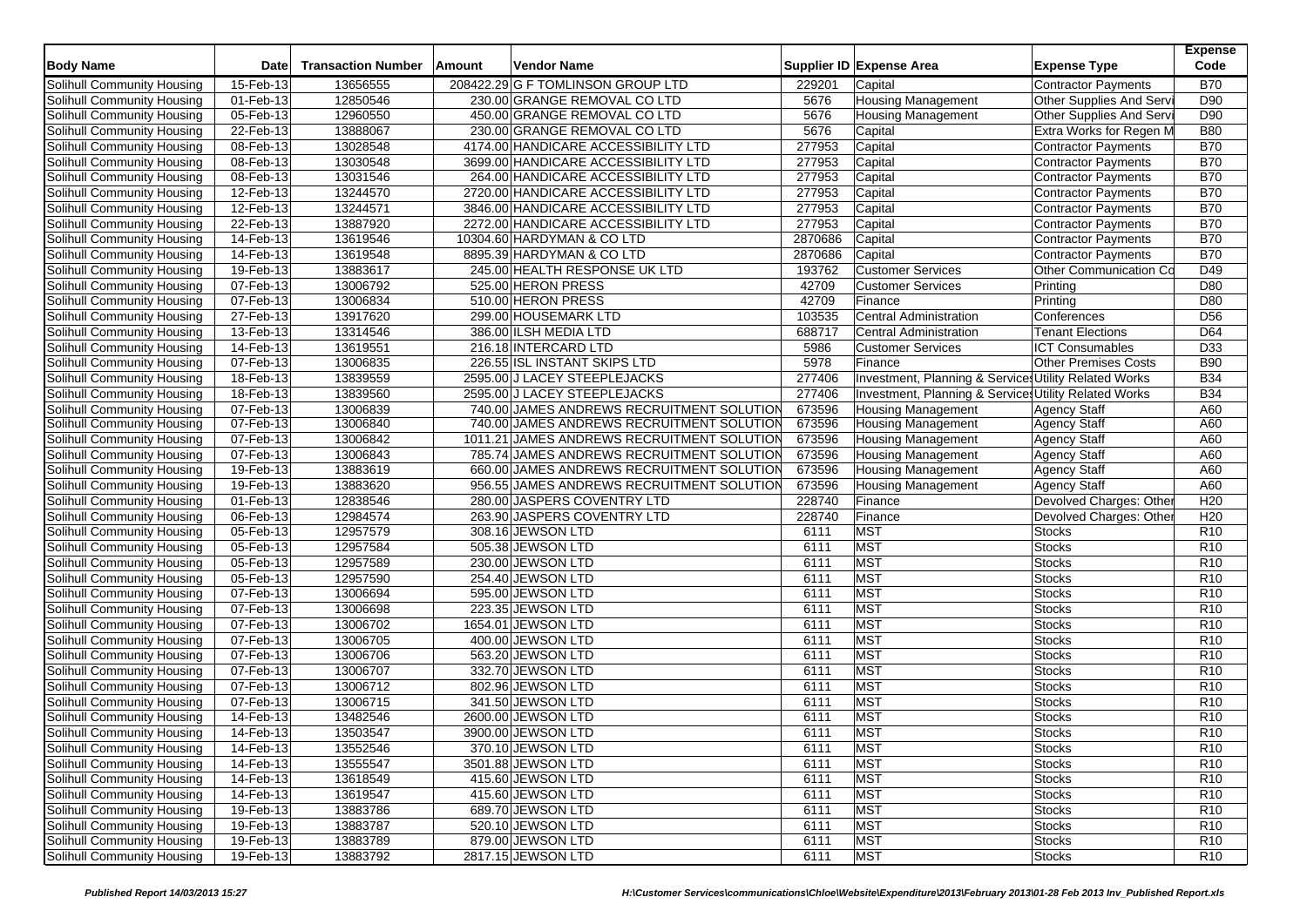| Solihull Community Housing<br>19-Feb-13<br>13883793<br>2600.00 JEWSON LTD<br><b>MST</b><br>6111<br>Stocks                                                              | R <sub>10</sub> |
|------------------------------------------------------------------------------------------------------------------------------------------------------------------------|-----------------|
| <b>MST</b><br>19-Feb-13<br>13883794<br>247.75 JEWSON LTD<br>6111<br>Solihull Community Housing<br><b>Stocks</b>                                                        | R <sub>10</sub> |
| <b>MST</b><br>19-Feb-13<br>13883795<br>224.40 JEWSON LTD<br><b>Stocks</b><br>Solihull Community Housing<br>6111                                                        | R <sub>10</sub> |
| <b>MST</b><br>19-Feb-13<br>13883796<br>289.50 JEWSON LTD<br>6111<br><b>Stocks</b><br>Solihull Community Housing                                                        | R <sub>10</sub> |
| <b>MST</b><br>Solihull Community Housing<br>25-Feb-13<br>13892616<br>507.00 JEWSON LTD<br>6111<br><b>Stocks</b>                                                        | R <sub>10</sub> |
| MST<br>25-Feb-13<br>13892618<br>727.50 JEWSON LTD<br>Solihull Community Housing<br>6111<br><b>Stocks</b>                                                               | R <sub>10</sub> |
| MST<br>26-Feb-13<br>13907557<br>616.00 JEWSON LTD<br>6111<br>Stocks<br>Solihull Community Housing                                                                      | R <sub>10</sub> |
| 13907558<br><b>MST</b><br>26-Feb-13<br>209.50 JEWSON LTD<br>6111<br>Solihull Community Housing<br><b>Stocks</b>                                                        | R <sub>10</sub> |
| MST<br>26-Feb-13<br>13907561<br>1612.40 JEWSON LTD<br><b>Stocks</b><br>Solihull Community Housing<br>6111                                                              | R <sub>10</sub> |
| <b>MST</b><br>Solihull Community Housing<br>26-Feb-13<br>13907564<br>935.25 JEWSON LTD<br>6111<br>Stocks                                                               | R <sub>10</sub> |
| <b>MST</b><br>26-Feb-13<br>13907568<br>1810.70 JEWSON LTD<br>6111<br>Solihull Community Housing<br><b>Stocks</b>                                                       | R <sub>10</sub> |
| MST<br>$26$ -Feb-13<br>13907570<br>250.05 JEWSON LTD<br><b>Stocks</b><br>Solihull Community Housing<br>6111                                                            | R <sub>10</sub> |
| MST<br>26-Feb-13<br>13910271<br>341.65 JEWSON LTD<br>6111<br>Stocks<br>Solihull Community Housing                                                                      | R <sub>10</sub> |
| 13908732<br>26-Feb-13<br>270.00 KAREN BUTLER<br>436596<br><b>Customer Services</b><br>Other Communication Co<br>Solihull Community Housing                             | D49             |
| 01-Feb-13<br>12839546<br>656.04 LAUNDRY SERV<br>131986<br>Solihull Community Housing<br><b>Housing Management</b><br>Equipment Rental/Lease                            | D <sub>18</sub> |
| 05-Feb-13<br>12911596<br>2106.00 LIFT & ENGINEERING SERVICES<br>1656614<br>Investment, Planning & Services Utility Related Works<br>Solihull Community Housing         | <b>B34</b>      |
| 13452557<br>1656614<br>Solihull Community Housing<br>14-Feb-13<br>447.40 LIFT & ENGINEERING SERVICES<br>Investment, Planning & Services Utility Related Works          | <b>B34</b>      |
| 1656614<br>14-Feb-13<br>13452559<br>317.08 LIFT & ENGINEERING SERVICES<br>Investment, Planning & Services Utility Related Works<br>Solihull Community Housing          | <b>B34</b>      |
| 14-Feb-13<br>13619556<br>3781.00 LIFT & ENGINEERING SERVICES<br>1656614<br>Investment, Planning & Services Utility Related Works<br>Solihull Community Housing         | <b>B34</b>      |
| 13667568<br>1656614<br>Investment, Planning & Services Utility Related Works<br>Solihull Community Housing<br>15-Feb-13<br>1565.26 LIFT & ENGINEERING SERVICES         | <b>B34</b>      |
| 13667569<br>1656614<br>Solihull Community Housing<br>15-Feb-13<br>5000.00 LIFT & ENGINEERING SERVICES<br>Investment, Planning & Services Utility Related Works         | <b>B34</b>      |
| 13667570<br>1656614<br>Solihull Community Housing<br>15-Feb-13<br>5000.00 LIFT & ENGINEERING SERVICES<br>Investment, Planning & Services Utility Related Works         | <b>B34</b>      |
| 27-Feb-13<br>13917679<br>1656614<br>Capital<br>Contractor Payments<br>Solihull Community Housing<br>110737.29 LIFT & ENGINEERING SERVICES                              | <b>B70</b>      |
| 27-Feb-13<br>13918572<br>1656614<br>Solihull Community Housing<br>950.00 LIFT & ENGINEERING SERVICES<br>Investment, Planning & Services Utility Related Works          | <b>B34</b>      |
| 27-Feb-13<br>13918573<br>1656614<br>Solihull Community Housing<br>950.00 LIFT & ENGINEERING SERVICES<br>Investment, Planning & Services Utility Related Works          | <b>B34</b>      |
| 27-Feb-13<br>13918574<br>1656614<br>Investment, Planning & Services Utility Related Works<br>Solihull Community Housing<br>5000.00 LIFT & ENGINEERING SERVICES         | <b>B34</b>      |
| 128838<br>06-Feb-13<br>12984576<br>590.00 LIME LEGAL LTD<br><b>Customer Services</b><br>Solihull Community Housing<br>Training                                         | A80             |
| $01$ -Feb-13<br>12840546<br>101345<br><b>MST</b><br>Solihull Community Housing<br>882.70 LLOYDS TSB AUTOLEASE LTD<br>Vehicle Hire                                      | C30             |
| 13006845<br><b>MST</b><br>07-Feb-13<br>367.78 LLOYDS TSB AUTOLEASE LTD<br>101345<br>Vehicle Hire<br>Solihull Community Housing                                         | C30             |
| 13883623<br>4827.26 LLOYDS TSB AUTOLEASE LTD<br>101345<br><b>MST</b><br>Vehicle Hire<br>Solihull Community Housing<br>19-Feb-13                                        | C <sub>30</sub> |
| <b>MST</b><br>19-Feb-13<br>13883623<br>101345<br>Solihull Community Housing<br>91.18 LLOYDS TSB AUTOLEASE LTD<br>Vehicle service and repai                             | C60             |
| 13883623<br><b>MST</b><br>19-Feb-13<br>10.00 LLOYDS TSB AUTOLEASE LTD<br>101345<br>Solihull Community Housing<br><b>Other Transport Costs</b>                          | C90             |
| 07-Feb-13<br>Solihull Community Housing<br>13006854<br>626.13 LYRECO UK LTD<br>74691<br>Finance<br>Stationery                                                          | D <sub>25</sub> |
| 16752.03 MAN COMMERCIAL PROTECTION LTD<br>Solihull Community Housing<br>08-Feb-13<br>13036546<br>946596<br><b>Housing Management</b><br>Security                       | <b>B43</b>      |
| 12969551<br>52547<br><b>MST</b><br>05-Feb-13<br>501.36 MANSE MASTERDOR LTD<br><b>Stocks</b><br>Solihull Community Housing                                              | R <sub>10</sub> |
| 14-Feb-13<br>13619557<br>750.00 MANSE MASTERDOR LTD<br>52547<br>Capital<br><b>Solihull Community Housing</b><br>Contractor Payments                                    | <b>B70</b>      |
| <b>MST</b><br>Solihull Community Housing<br>13883800<br>52547<br>19-Feb-13<br>470.03 MANSE MASTERDOR LTD<br><b>Stocks</b>                                              | R <sub>10</sub> |
| 01-Feb-13<br>12841546<br>4456.09 MITIE PROPERTY SERVICES MIDS LTD<br>6724<br>Capital<br>Solihull Community Housing<br><b>Contractor Payments</b>                       | <b>B70</b>      |
| Solihull Community Housing<br>13-Feb-13<br>13316546<br>6724<br><b>Contractor Payments</b><br>38426.06 MITIE PROPERTY SERVICES MIDS LTD<br>Capital                      | <b>B70</b>      |
| Solihull Community Housing<br>13317546<br>31679.11 MITIE PROPERTY SERVICES MIDS LTD<br>6724<br>Capital<br>13-Feb-13<br>Contractor Payments                             | <b>B70</b>      |
| 01-Feb-13<br>12823560<br>983.17 MOSSVALE MAINTENANCE & SEALING SERV<br>48908<br>Solihull Community Housing<br>Capital<br>Contractor Payments                           | <b>B70</b>      |
| $05$ -Feb-13<br>Solihull Community Housing<br>12911632<br>828.58 MOSSVALE MAINTENANCE & SEALING SERV<br>48908<br>Investment, Planning & Services Utility Related Works | <b>B34</b>      |
| 05-Feb-13<br>12911639<br>513.45 MOSSVALE MAINTENANCE & SEALING SERV<br>48908<br>Investment, Planning & Services Utility Related Works<br>Solihull Community Housing    | <b>B34</b>      |
| Investment, Planning & Services Utility Related Works<br>Solihull Community Housing<br>05-Feb-13<br>12911640<br>223.39 MOSSVALE MAINTENANCE & SEALING SERV<br>48908    | <b>B34</b>      |
| Solihull Community Housing<br>05-Feb-13<br>12911644<br>48908<br><b>MST</b><br>Internal Works<br>693.34 MOSSVALE MAINTENANCE & SEALING SERV                             | <b>B31</b>      |
| Solihull Community Housing<br>05-Feb-13<br>48908<br><b>MST</b><br>12959548<br>836.66 MOSSVALE MAINTENANCE & SEALING SERV<br>Voids                                      | <b>B38</b>      |
| Solihull Community Housing<br>05-Feb-13<br>12959548<br>3487.41 MOSSVALE MAINTENANCE & SEALING SERV<br>48908<br><b>MST</b><br>Voids                                     | <b>B38</b>      |
| Solihull Community Housing<br>05-Feb-13<br>Investment, Planning & Services Utility Related Works<br>12959549<br>4538.58 MOSSVALE MAINTENANCE & SEALING SERV<br>48908   | <b>B34</b>      |
| Solihull Community Housing<br>05-Feb-13<br>12959550<br>Investment, Planning & Services Utility Related Works<br>5242.66 MOSSVALE MAINTENANCE & SEALING SERV<br>48908   | <b>B34</b>      |
| Solihull Community Housing<br>06-Feb-13<br>12984577<br>411.30 MOSSVALE MAINTENANCE & SEALING SERV<br>48908<br>MST<br>Other Building costs                              | <b>B39</b>      |
| Solihull Community Housing<br>06-Feb-13<br><b>MST</b><br>Other Building costs<br>12984578<br>1233.90 MOSSVALE MAINTENANCE & SEALING SERV<br>48908                      | <b>B39</b>      |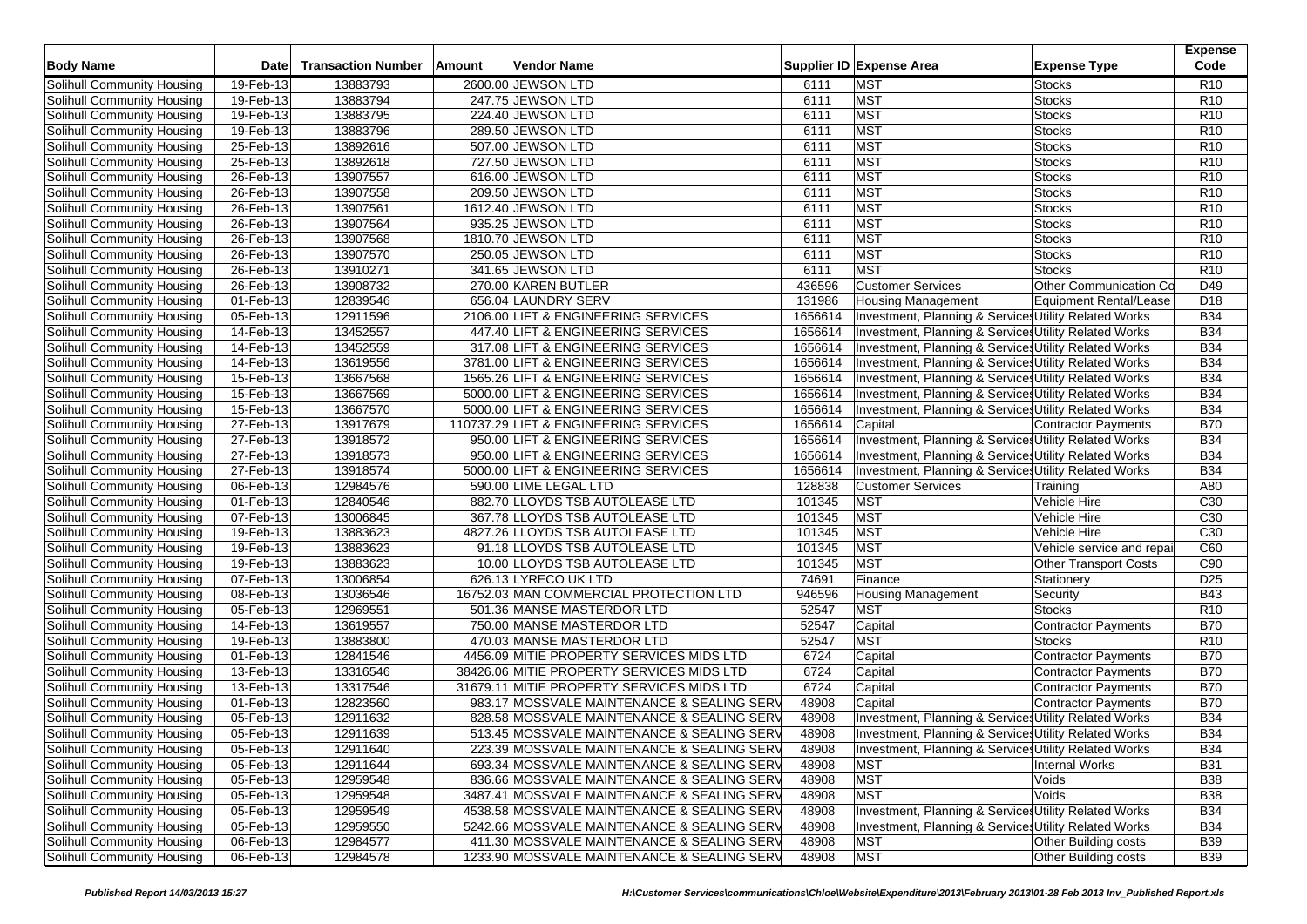| <b>Body Name</b>                  | <b>Date</b>             | <b>Transaction Number</b> | Amount | <b>Vendor Name</b>                           |       | Supplier ID Expense Area                              | <b>Expense Type</b>         | <b>Expense</b><br>Code |
|-----------------------------------|-------------------------|---------------------------|--------|----------------------------------------------|-------|-------------------------------------------------------|-----------------------------|------------------------|
| Solihull Community Housing        | 06-Feb-13               | 12984578                  |        | 205.65 MOSSVALE MAINTENANCE & SEALING SERV   | 48908 | <b>MST</b>                                            | Other Building costs        | <b>B39</b>             |
| Solihull Community Housing        | 07-Feb-13               | 12998585                  |        | 2741.38 MOSSVALE MAINTENANCE & SEALING SERV  | 48908 | <b>MST</b>                                            | <b>Internal Works</b>       | <b>B31</b>             |
| Solihull Community Housing        | 07-Feb-13               | 12998586                  |        | 757.42 MOSSVALE MAINTENANCE & SEALING SERV   | 48908 | <b>MST</b>                                            | <b>Internal Works</b>       | <b>B31</b>             |
| Solihull Community Housing        | 07-Feb-13               | 12998587                  |        | 242.29 MOSSVALE MAINTENANCE & SEALING SERV   | 48908 | Investment, Planning & Services Utility Related Works |                             | <b>B34</b>             |
| Solihull Community Housing        | 07-Feb-13               | 12998588                  |        | 223.39 MOSSVALE MAINTENANCE & SEALING SERV   | 48908 | Investment, Planning & Service, Utility Related Works |                             | <b>B34</b>             |
| Solihull Community Housing        | 07-Feb-13               | 12998595                  |        | 223.39 MOSSVALE MAINTENANCE & SEALING SERV   | 48908 | Investment, Planning & Services Utility Related Works |                             | <b>B34</b>             |
| Solihull Community Housing        | 07-Feb-13               | 12998597                  |        | 308.08 MOSSVALE MAINTENANCE & SEALING SERV   | 48908 | Investment, Planning & Service, Utility Related Works |                             | <b>B34</b>             |
| Solihull Community Housing        | 07-Feb-13               | 12998599                  |        | 474.46 MOSSVALE MAINTENANCE & SEALING SERV   | 48908 | <b>MST</b>                                            | <b>Internal Works</b>       | <b>B31</b>             |
| Solihull Community Housing        | 07-Feb-13               | 12998600                  |        | 258.80 MOSSVALE MAINTENANCE & SEALING SERV   | 48908 | <b>MST</b>                                            | <b>Internal Works</b>       | <b>B31</b>             |
| Solihull Community Housing        | 07-Feb-13               | 12998602                  |        | 227.78 MOSSVALE MAINTENANCE & SEALING SERV   | 48908 | Investment, Planning & Services Utility Related Works |                             | <b>B34</b>             |
| Solihull Community Housing        | 08-Feb-13               | 13019660                  |        | 1716.90 MOSSVALE MAINTENANCE & SEALING SERV  | 48908 | Investment, Planning & Services Utility Related Works |                             | <b>B34</b>             |
| Solihull Community Housing        | 08-Feb-13               | 13019661                  |        | 1716.90 MOSSVALE MAINTENANCE & SEALING SERV  | 48908 | Investment, Planning & Services Utility Related Works |                             | <b>B34</b>             |
| Solihull Community Housing        | 08-Feb-13               | 13019662                  |        | 1716.90 MOSSVALE MAINTENANCE & SEALING SERV  | 48908 | Investment, Planning & Services Utility Related Works |                             | <b>B34</b>             |
| Solihull Community Housing        | 08-Feb-13               | 13019669                  |        | 223.39 MOSSVALE MAINTENANCE & SEALING SERV   | 48908 | Investment, Planning & Service, Utility Related Works |                             | <b>B34</b>             |
| Solihull Community Housing        | 08-Feb-13               | 13019670                  |        | 223.39 MOSSVALE MAINTENANCE & SEALING SERV   | 48908 | Investment, Planning & Services Utility Related Works |                             | <b>B34</b>             |
| Solihull Community Housing        | 08-Feb-13               | 13019671                  |        | 223.39 MOSSVALE MAINTENANCE & SEALING SERV   | 48908 | Investment, Planning & Services Utility Related Works |                             | <b>B34</b>             |
| Solihull Community Housing        | $\overline{08}$ -Feb-13 | 13019672                  |        | 259.94 MOSSVALE MAINTENANCE & SEALING SERV   | 48908 | Investment, Planning & Services Utility Related Works |                             | <b>B34</b>             |
| Solihull Community Housing        | 08-Feb-13               | 13019673                  |        | 514.82 MOSSVALE MAINTENANCE & SEALING SERV   | 48908 | Investment, Planning & Services Utility Related Works |                             | <b>B34</b>             |
| Solihull Community Housing        | 08-Feb-13               | 13019677                  |        | 239.10 MOSSVALE MAINTENANCE & SEALING SERV   | 48908 | Investment, Planning & Service Utility Related Works  |                             | <b>B34</b>             |
| Solihull Community Housing        | 08-Feb-13               | 13019678                  |        | 224.91 MOSSVALE MAINTENANCE & SEALING SERV   | 48908 | Investment, Planning & Services Utility Related Works |                             | <b>B34</b>             |
| Solihull Community Housing        | 08-Feb-13               | 13037546                  |        | 49685.00 MOSSVALE MAINTENANCE & SEALING SERV | 48908 | Capital                                               | Contractor Payments         | <b>B70</b>             |
| Solihull Community Housing        | 08-Feb-13               | 13039546                  |        | 3128.59 MOSSVALE MAINTENANCE & SEALING SERV  | 48908 | <b>MST</b>                                            | Voids                       | <b>B38</b>             |
| Solihull Community Housing        | 08-Feb-13               | 13039546                  |        | 848.38 MOSSVALE MAINTENANCE & SEALING SERV   | 48908 | <b>MST</b>                                            | Voids                       | <b>B38</b>             |
| Solihull Community Housing        | 08-Feb-13               | 13042546                  |        | 157.66 MOSSVALE MAINTENANCE & SEALING SERV   | 48908 | <b>MST</b>                                            | Voids                       | <b>B38</b>             |
| Solihull Community Housing        | 08-Feb-13               | 13042546                  |        | 243.53 MOSSVALE MAINTENANCE & SEALING SERV   | 48908 | <b>MST</b>                                            | Voids                       | <b>B38</b>             |
| Solihull Community Housing        | 08-Feb-13               | 13043546                  |        | 1302.45 MOSSVALE MAINTENANCE & SEALING SERV  | 48908 | <b>MST</b>                                            | Other Building costs        | <b>B39</b>             |
| Solihull Community Housing        | $08$ -Feb-13            | 13043546                  |        | 68.55 MOSSVALE MAINTENANCE & SEALING SERV    | 48908 | <b>MST</b>                                            | <b>Other Building costs</b> | <b>B39</b>             |
| Solihull Community Housing        | 11-Feb-13               | 13131547                  |        | 4874.27 MOSSVALE MAINTENANCE & SEALING SERV  | 48908 | <b>MST</b>                                            | Voids                       | <b>B38</b>             |
| Solihull Community Housing        | 11-Feb-13               | 13132546                  |        | 780.56 MOSSVALE MAINTENANCE & SEALING SERV   | 48908 | <b>MST</b>                                            | Voids                       | <b>B38</b>             |
| Solihull Community Housing        | 13-Feb-13               | 13298546                  |        | 480.23 MOSSVALE MAINTENANCE & SEALING SERV   | 48908 | <b>MST</b>                                            | <b>Internal Works</b>       | <b>B31</b>             |
| Solihull Community Housing        | 14-Feb-13               | 13452585                  |        | 223.39 MOSSVALE MAINTENANCE & SEALING SERV   | 48908 | Investment, Planning & Services Utility Related Works |                             | <b>B34</b>             |
| Solihull Community Housing        | 14-Feb-13               | 13452588                  |        | 655.96 MOSSVALE MAINTENANCE & SEALING SERV   | 48908 | <b>MST</b>                                            | <b>Internal Works</b>       | <b>B31</b>             |
| Solihull Community Housing        | $14$ -Feb-13            | 13452599                  |        | 321.74 MOSSVALE MAINTENANCE & SEALING SERV   | 48908 | Investment, Planning & Services Utility Related Works |                             | <b>B34</b>             |
| Solihull Community Housing        | 14-Feb-13               | 13452601                  |        | 321.74 MOSSVALE MAINTENANCE & SEALING SERV   | 48908 | Investment, Planning & Services Utility Related Works |                             | <b>B34</b>             |
| Solihull Community Housing        | 14-Feb-13               | 13452603                  |        | 336.19 MOSSVALE MAINTENANCE & SEALING SERV   | 48908 | Investment, Planning & Services Utility Related Works |                             | <b>B34</b>             |
| Solihull Community Housing        | 14-Feb-13               | 13452608                  |        | 239.10 MOSSVALE MAINTENANCE & SEALING SERV   | 48908 | Investment, Planning & Services Utility Related Works |                             | <b>B34</b>             |
| Solihull Community Housing        | 14-Feb-13               | 13452609                  |        | 223.39 MOSSVALE MAINTENANCE & SEALING SERV   | 48908 | Investment, Planning & Services Utility Related Works |                             | <b>B34</b>             |
| Solihull Community Housing        | 14-Feb-13               | 13452612                  |        | 223.39 MOSSVALE MAINTENANCE & SEALING SERV   | 48908 | Investment, Planning & Service Utility Related Works  |                             | <b>B34</b>             |
| Solihull Community Housing        | 14-Feb-13               | 13619559                  |        | 1028.25 MOSSVALE MAINTENANCE & SEALING SERV  | 48908 | <b>MST</b>                                            | Other Building costs        | <b>B39</b>             |
| Solihull Community Housing        | 14-Feb-13               | 13619559                  |        | 137.10 MOSSVALE MAINTENANCE & SEALING SERV   | 48908 | <b>MST</b>                                            | Other Building costs        | <b>B39</b>             |
| Solihull Community Housing        | 14-Feb-13               | 13619561                  |        | 34.62 MOSSVALE MAINTENANCE & SEALING SERV    | 48908 | <b>MST</b>                                            | Voids                       | <b>B38</b>             |
| Solihull Community Housing        | 14-Feb-13               | 13619561                  |        | 439.90 MOSSVALE MAINTENANCE & SEALING SERV   | 48908 | <b>MST</b>                                            | Voids                       | <b>B38</b>             |
| Solihull Community Housing        | 15-Feb-13               | 13667585                  |        | 308.08 MOSSVALE MAINTENANCE & SEALING SERV   | 48908 | Investment, Planning & Service Utility Related Works  |                             | <b>B34</b>             |
| Solihull Community Housing        | 15-Feb-13               | 13667588                  |        | 224.91 MOSSVALE MAINTENANCE & SEALING SERV   | 48908 | Investment, Planning & Services Utility Related Works |                             | <b>B34</b>             |
| Solihull Community Housing        | 15-Feb-13               | 13667590                  |        | 896.54 MOSSVALE MAINTENANCE & SEALING SERV   | 48908 | <b>MST</b>                                            | Internal Works              | <b>B31</b>             |
| Solihull Community Housing        | 15-Feb-13               | 13667591                  |        | 709.80 MOSSVALE MAINTENANCE & SEALING SERV   | 48908 | <b>MST</b>                                            | Internal Works              | <b>B31</b>             |
| Solihull Community Housing        | 15-Feb-13               | 13667593                  |        | 248.42 MOSSVALE MAINTENANCE & SEALING SERV   | 48908 | <b>MST</b>                                            | Internal Works              | <b>B31</b>             |
| Solihull Community Housing        | 18-Feb-13               | 13839611                  |        | 221.66 MOSSVALE MAINTENANCE & SEALING SERV   | 48908 | Investment, Planning & Services Utility Related Works |                             | <b>B34</b>             |
| Solihull Community Housing        | 18-Feb-13               | 13839618                  |        | 239.10 MOSSVALE MAINTENANCE & SEALING SERV   | 48908 | Investment, Planning & Services Utility Related Works |                             | <b>B34</b>             |
| <b>Solihull Community Housing</b> | 19-Feb-13               | 13883629                  |        | 4795.85 MOSSVALE MAINTENANCE & SEALING SERV  | 48908 | <b>MST</b>                                            | Voids                       | <b>B38</b>             |
| Solihull Community Housing        | 19-Feb-13               | 13883629                  |        | 290.46 MOSSVALE MAINTENANCE & SEALING SERV   | 48908 | <b>MST</b>                                            | Voids                       | <b>B38</b>             |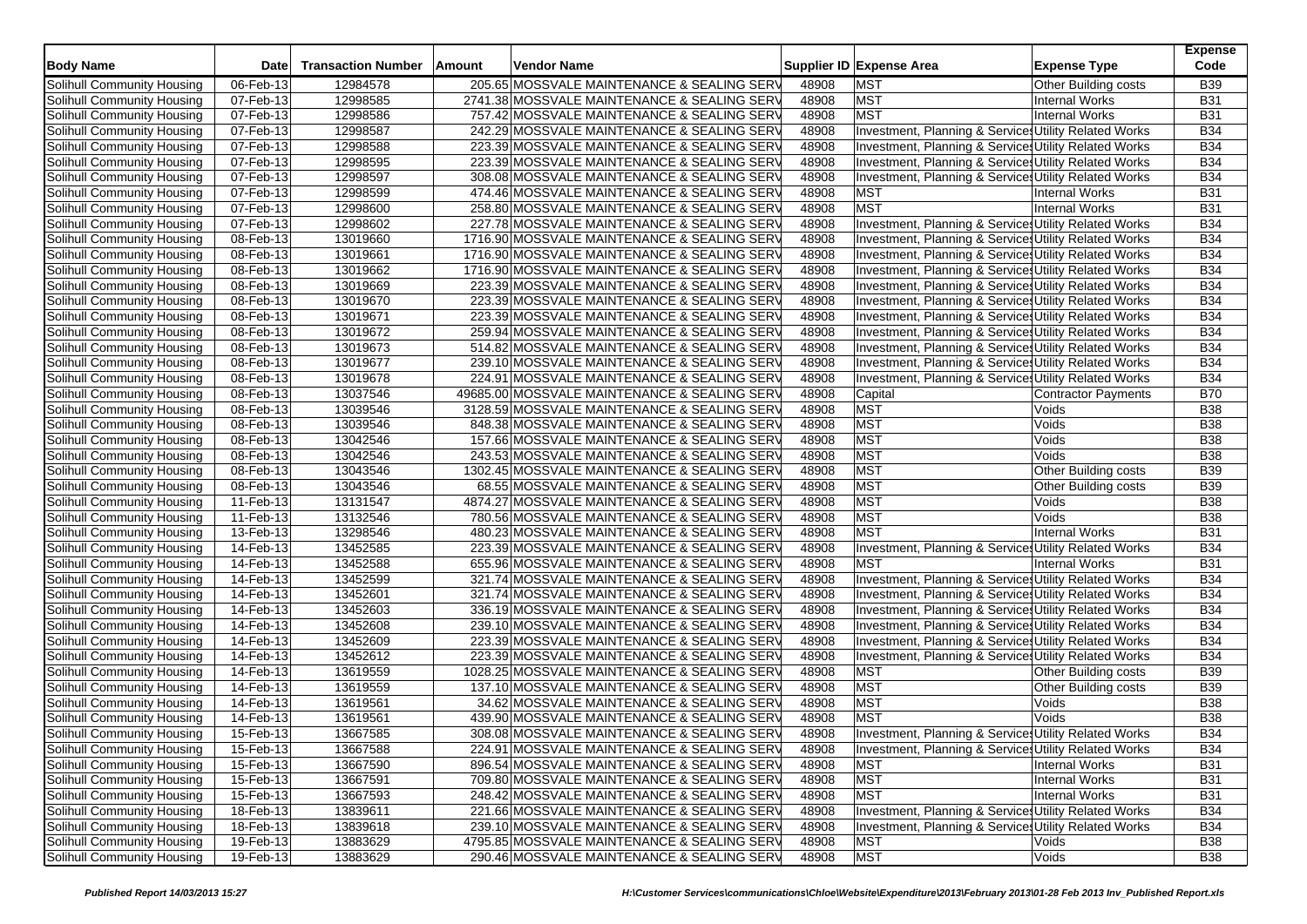| <b>Body Name</b>                  | <b>Date</b> | <b>Transaction Number</b> | Amount | <b>Vendor Name</b>                           |                 | Supplier ID Expense Area                                        | <b>Expense Type</b>          | <b>Expense</b><br>Code |
|-----------------------------------|-------------|---------------------------|--------|----------------------------------------------|-----------------|-----------------------------------------------------------------|------------------------------|------------------------|
| Solihull Community Housing        | 19-Feb-13   | 13883630                  |        | 4090.03 MOSSVALE MAINTENANCE & SEALING SERV  | 48908           | Investment, Planning & Services Utility Related Works           |                              | <b>B34</b>             |
| Solihull Community Housing        | 19-Feb-13   | 13883631                  |        | 45282.00 MOSSVALE MAINTENANCE & SEALING SERV | 48908           | Capital                                                         | <b>Contractor Payments</b>   | <b>B70</b>             |
| Solihull Community Housing        | 22-Feb-13   | 13887835                  |        | 256.34 MOSSVALE MAINTENANCE & SEALING SERV   | 48908           | <b>MST</b>                                                      | <b>Internal Works</b>        | <b>B31</b>             |
| Solihull Community Housing        | 22-Feb-13   | 13887904                  |        | 474.46 MOSSVALE MAINTENANCE & SEALING SERV   | 48908           | <b>MST</b>                                                      | Internal Works               | <b>B31</b>             |
| Solihull Community Housing        | 22-Feb-13   | 13887905                  |        | 390.90 MOSSVALE MAINTENANCE & SEALING SERV   | 48908           | Investment, Planning & Services Utility Related Works           |                              | <b>B34</b>             |
| Solihull Community Housing        | 22-Feb-13   | 13887909                  |        | 716.12 MOSSVALE MAINTENANCE & SEALING SERV   | 48908           | MST                                                             | <b>Internal Works</b>        | <b>B31</b>             |
| Solihull Community Housing        | 22-Feb-13   | 13888050                  |        | 1302.45 MOSSVALE MAINTENANCE & SEALING SERV  | 48908           | <b>MST</b>                                                      | Other Building costs         | <b>B39</b>             |
| Solihull Community Housing        | 22-Feb-13   | 13888050                  |        | 274.20 MOSSVALE MAINTENANCE & SEALING SERV   | 48908           | <b>MST</b>                                                      | Other Building costs         | <b>B39</b>             |
| Solihull Community Housing        | 26-Feb-13   | 13907593                  |        | 249.74 MOSSVALE MAINTENANCE & SEALING SERV   | 48908           | Investment, Planning & Services Utility Related Works           |                              | <b>B34</b>             |
| Solihull Community Housing        | 26-Feb-13   | 13907595                  |        | 308.08 MOSSVALE MAINTENANCE & SEALING SERV   | 48908           | Investment, Planning & Services Utility Related Works           |                              | <b>B34</b>             |
| Solihull Community Housing        | 26-Feb-13   | 13908742                  |        | 413.04 MOSSVALE MAINTENANCE & SEALING SERV   | 48908           | <b>MST</b>                                                      | Voids                        | <b>B38</b>             |
| Solihull Community Housing        | 26-Feb-13   | 13908742                  |        | 72.71 MOSSVALE MAINTENANCE & SEALING SERV    | 48908           | <b>MST</b>                                                      | Voids                        | <b>B38</b>             |
| Solihull Community Housing        | 26-Feb-13   | 13908746                  |        | 2756.75 MOSSVALE MAINTENANCE & SEALING SERV  | 48908           | <b>MST</b>                                                      | Voids                        | <b>B38</b>             |
| Solihull Community Housing        | 26-Feb-13   | 13908746                  |        | 887.02 MOSSVALE MAINTENANCE & SEALING SERV   | 48908           | <b>MST</b>                                                      | Voids                        | <b>B38</b>             |
| Solihull Community Housing        | 26-Feb-13   | 13908748                  |        | 4363.06 MOSSVALE MAINTENANCE & SEALING SERV  | 48908           | Investment, Planning & Services Utility Related Works           |                              | <b>B34</b>             |
| Solihull Community Housing        | 27-Feb-13   | 13918634                  |        | 239.10 MOSSVALE MAINTENANCE & SEALING SERV   | 48908           | Investment, Planning & Services Utility Related Works           |                              | <b>B34</b>             |
| Solihull Community Housing        | 11-Feb-13   | 13097549                  |        | 15618.00 REDACTED PERSONAL DATA              | 49757           | Capital                                                         | <b>Contractor Payments</b>   | <b>B70</b>             |
| Solihull Community Housing        | 11-Feb-13   | 13097548                  |        | 2314.27 REDACTED PERSONAL DATA               | 2978686         | Capital                                                         | <b>Contractor Payments</b>   | <b>B70</b>             |
| Solihull Community Housing        | 04-Feb-13   | 12883567                  |        | 2000.00 REDACTED PERSONAL DATA               | 90248           | <b>Balance Sheet</b>                                            | Movement Incentive Sche      | U32                    |
| Solihull Community Housing        | 01-Feb-13   | 12823554                  |        | 4524.00 REDACTED PERSONAL DATA               | 2721755         | Capital                                                         | Contractor Payments          | <b>B70</b>             |
| Solihull Community Housing        | 18-Feb-13   | 13840546                  |        | 1796.67 REDACTED PERSONAL DATA               | 2761687         | <b>Balance Sheet</b>                                            | Movement Incentive Sche      | U32                    |
| Solihull Community Housing        | 05-Feb-13   | 12959551                  |        | 379.19 N H LEISURE LTD                       | 2602692         | <b>Housing Management</b>                                       | <b>B&amp;B Accommodation</b> | <b>B23</b>             |
| Solihull Community Housing        | 15-Feb-13   | 13758549                  |        | 233.31 N H LEISURE LTD                       | 2602692         | <b>Housing Management</b>                                       | <b>B&amp;B</b> Accommodation | <b>B23</b>             |
| Solihull Community Housing        | 15-Feb-13   | 13759546                  |        | 320.81 N H LEISURE LTD                       | 2602692         | <b>Housing Management</b>                                       | <b>B&amp;B Accommodation</b> | <b>B23</b>             |
| Solihull Community Housing        | 15-Feb-13   | 13760546                  |        | 320.81 N H LEISURE LTD                       | 2602692         | <b>Housing Management</b>                                       | <b>B&amp;B Accommodation</b> | <b>B23</b>             |
| Solihull Community Housing        | 15-Feb-13   | 13761546                  |        | 379.19 N H LEISURE LTD                       | 2602692         | <b>Housing Management</b>                                       | <b>B&amp;B Accommodation</b> | <b>B23</b>             |
| Solihull Community Housing        | 15-Feb-13   | 13762546                  |        | 466.62 N H LEISURE LTD                       | 2602692         | <b>Housing Management</b>                                       | <b>B&amp;B Accommodation</b> | <b>B23</b>             |
| Solihull Community Housing        | 05-Feb-13   | 12969553                  |        | 213.00 NATIONAL PLASTICS                     | 206818          | <b>MST</b>                                                      | <b>Stocks</b>                | R <sub>10</sub>        |
| Solihull Community Housing        | 08-Feb-13   | 13045546                  |        | 595.00 NEOPOST LTD                           | 6967            | Finance                                                         | Postages                     | D <sub>21</sub>        |
| Solihull Community Housing        | 26-Feb-13   | 13908767                  |        | 4000.00 NEOPOST LTD CREDIFON RCB ACCOUNT     | 90254           | Finance                                                         | Postages                     | D <sub>21</sub>        |
| Solihull Community Housing        | 27-Feb-13   | 13917575                  |        | 5000.00 NEOPOST LTD CREDIFON RCB ACCOUNT     | 90254           | Finance                                                         | Postages                     | D <sub>21</sub>        |
| Solihull Community Housing        | 05-Feb-13   | 12969568                  |        | 215.00 NICHOLLS & CLARKE BUILDING PRODUCTS   | 176278          | <b>MST</b>                                                      | <b>Stocks</b>                | R <sub>10</sub>        |
| Solihull Community Housing        | 25-Feb-13   | 13892635                  |        | 355.00 NICHOLLS & CLARKE BUILDING PRODUCTS   | 176278          | <b>MST</b>                                                      | <b>Stocks</b>                | R <sub>10</sub>        |
| Solihull Community Housing        | 08-Feb-13   | 13048546                  |        | 1100.50 NIYAA PEOPLE                         | 1651616         | Investment, Planning & Service: Agency Staff                    |                              | A60                    |
| Solihull Community Housing        | 08-Feb-13   | 13048547                  |        | 1131.50 NIYAA PEOPLE                         | 1651616         | Investment, Planning & Services Agency Staff                    |                              | A60                    |
| Solihull Community Housing        | 08-Feb-13   | 13049546                  |        | 1116.00 NIYAA PEOPLE                         | 1651616         | Investment, Planning & Services Agency Staff                    |                              | A60                    |
| Solihull Community Housing        | 08-Feb-13   | 13050546                  |        | 1054.00 NIYAA PEOPLE                         | 1651616         | Investment, Planning & Service: Agency Staff                    |                              | A60                    |
| Solihull Community Housing        | 08-Feb-13   | 13050547                  |        | 937.75 NIYAA PEOPLE                          | 1651616         | Investment, Planning & Service: Agency Staff                    |                              | A60                    |
| Solihull Community Housing        | 08-Feb-13   | 13050548                  |        | 868.00 NIYAA PEOPLE                          | 1651616         | Investment, Planning & Service: Agency Staff                    |                              | A60                    |
| Solihull Community Housing        | 08-Feb-13   | 13052546                  |        | 984.25 NIYAA PEOPLE                          | 1651616         | Investment, Planning & Service: Agency Staff                    |                              | A60                    |
| Solihull Community Housing        | 08-Feb-13   | 13052547                  |        | 775.00 NIYAA PEOPLE                          | 1651616         | Investment, Planning & Services Agency Staff                    |                              | A60                    |
| Solihull Community Housing        | 08-Feb-13   | 13052548                  |        | 1240.00 NIYAA PEOPLE                         | 1651616         | Investment, Planning & Service: Agency Staff                    |                              | A60                    |
| Solihull Community Housing        | 01-Feb-13   | 12843546                  |        | 4511.64 NPOWER BUSINESS & SOCIAL HOUSING LTI |                 | 2846690   Investment, Planning & Services Utility Related Works |                              | <b>B34</b>             |
| Solihull Community Housing        | 05-Feb-13   | 12960551                  |        | 218.75 NPOWER BUSINESS & SOCIAL HOUSING LTI  | 2846690 MST     |                                                                 | Voids                        | <b>B38</b>             |
| Solihull Community Housing        | 05-Feb-13   | 12960552                  |        | 357.37 NPOWER BUSINESS & SOCIAL HOUSING LTI  | 2846690 MST     |                                                                 | Voids                        | <b>B38</b>             |
| Solihull Community Housing        | 05-Feb-13   | 12960553                  |        | 274.90 NPOWER BUSINESS & SOCIAL HOUSING LTI  | 2846690 MST     |                                                                 | Voids                        | <b>B38</b>             |
| Solihull Community Housing        | 08-Feb-13   | 13052549                  |        | 3741.36 NPOWER BUSINESS & SOCIAL HOUSING LTI | 2846690         | <b>Investment, Planning &amp; Service Utility Related Works</b> |                              | <b>B34</b>             |
| Solihull Community Housing        | 08-Feb-13   | 13052550                  |        | 2338.35 NPOWER BUSINESS & SOCIAL HOUSING LTI | 2846690         | Investment, Planning & Services Utility Related Works           |                              | <b>B34</b>             |
| Solihull Community Housing        | 08-Feb-13   | 13054546                  |        | 346.18 NPOWER BUSINESS & SOCIAL HOUSING LTI  | 2846690         | Capital                                                         | Contractor Payments          | <b>B70</b>             |
| <b>Solihull Community Housing</b> | 14-Feb-13   | 13452618                  |        | 1515.12 NPOWER BUSINESS & SOCIAL HOUSING LTI | 2846690         | Capital                                                         | Contractor Payments          | <b>B70</b>             |
| Solihull Community Housing        | 14-Feb-13   | 13452619                  |        | 1947.15 NPOWER BUSINESS & SOCIAL HOUSING LTI | 2846690 Capital |                                                                 | Contractor Payments          | <b>B70</b>             |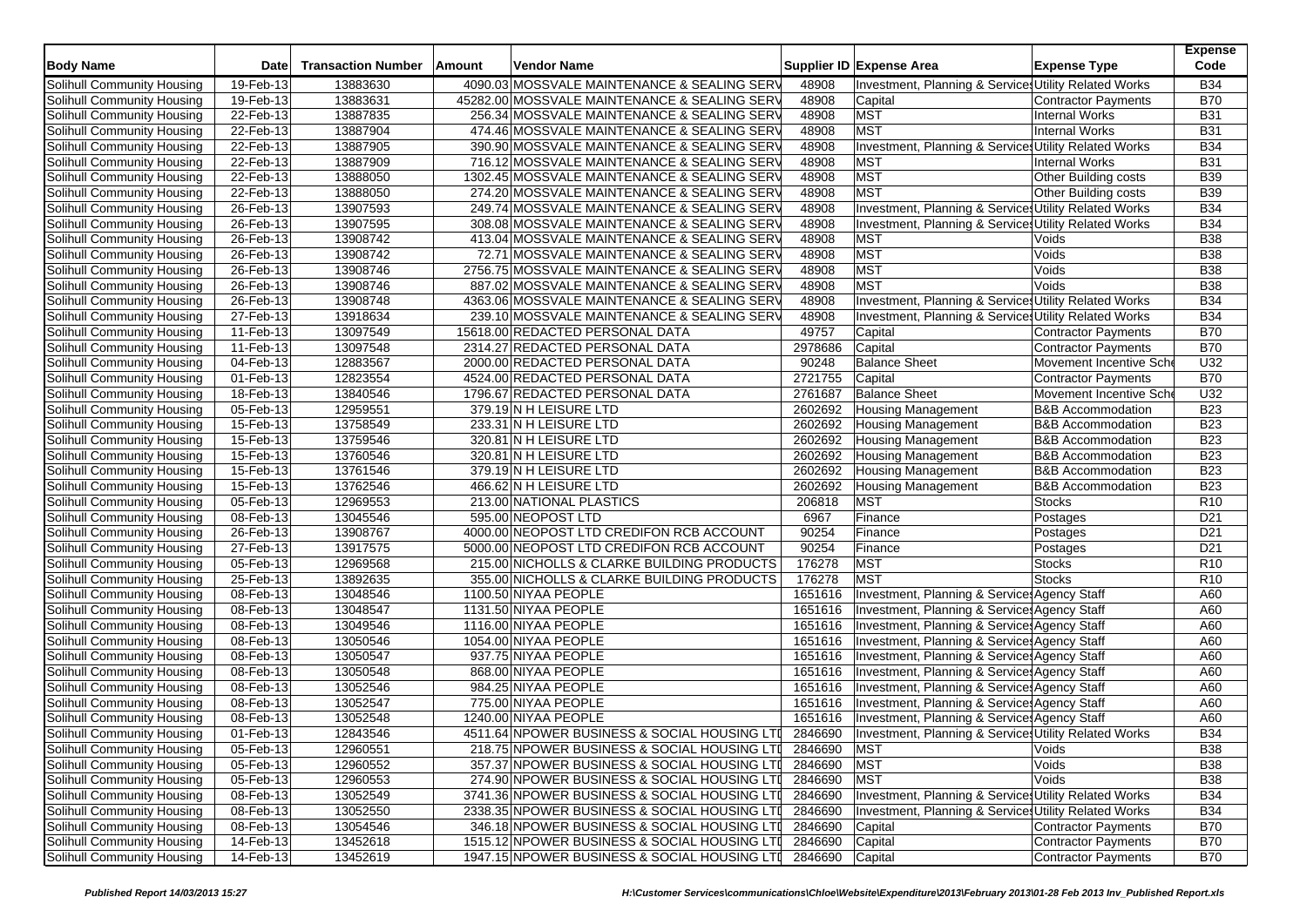| <b>Body Name</b>                  | <b>Date</b>  | <b>Transaction Number</b> | Amount      | <b>Vendor Name</b>                            |         | Supplier ID Expense Area                               | <b>Expense Type</b>         | <b>Expense</b><br>Code |
|-----------------------------------|--------------|---------------------------|-------------|-----------------------------------------------|---------|--------------------------------------------------------|-----------------------------|------------------------|
| Solihull Community Housing        | 14-Feb-13    | 13619562                  |             | 164.94 NPOWER BUSINESS & SOCIAL HOUSING LTI   | 2846690 | <b>MST</b>                                             | Voids                       | <b>B38</b>             |
| Solihull Community Housing        | 14-Feb-13    | 13619562                  |             | 164.94 NPOWER BUSINESS & SOCIAL HOUSING LTI   | 2846690 | <b>MST</b>                                             | Voids                       | <b>B38</b>             |
| Solihull Community Housing        | 14-Feb-13    | 13622546                  |             | 684.67 NPOWER BUSINESS & SOCIAL HOUSING LTI   | 2846690 | Investment, Planning & Services Utility Related Works  |                             | <b>B34</b>             |
| Solihull Community Housing        | 18-Feb-13    | 13839626                  |             | 218.88 NPOWER BUSINESS & SOCIAL HOUSING LTI   | 2846690 | Investment, Planning & Services Utility Related Works  |                             | <b>B34</b>             |
| Solihull Community Housing        | 18-Feb-13    | 13839628                  |             | 2056.09 NPOWER BUSINESS & SOCIAL HOUSING LTI  | 2846690 | Investment, Planning & Services Utility Related Works  |                             | <b>B34</b>             |
| Solihull Community Housing        | 18-Feb-13    | 13839632                  |             | 2084.06 NPOWER BUSINESS & SOCIAL HOUSING LTI  | 2846690 | Capital                                                | <b>Contractor Payments</b>  | <b>B70</b>             |
| Solihull Community Housing        | 19-Feb-13    | 13883633                  |             | 4264.05 NPOWER BUSINESS & SOCIAL HOUSING LTI  | 2846690 | Investment, Planning & Services Utility Related Works  |                             | <b>B34</b>             |
| Solihull Community Housing        | 19-Feb-13    | 13883634                  |             | 156.25 NPOWER BUSINESS & SOCIAL HOUSING LTI   | 2846690 | <b>MST</b>                                             | Voids                       | <b>B</b> 38            |
| Solihull Community Housing        | 19-Feb-13    | 13883634                  |             | 93.75 NPOWER BUSINESS & SOCIAL HOUSING LTI    | 2846690 | <b>MST</b>                                             | Voids                       | <b>B38</b>             |
| Solihull Community Housing        | 19-Feb-13    | 13883636                  |             | 164.98 NPOWER BUSINESS & SOCIAL HOUSING LTI   | 2846690 | <b>MST</b>                                             | Voids                       | <b>B38</b>             |
| Solihull Community Housing        | 19-Feb-13    | 13883636                  |             | 137.45 NPOWER BUSINESS & SOCIAL HOUSING LTI   | 2846690 | <b>MST</b>                                             | Voids                       | <b>B38</b>             |
| Solihull Community Housing        | 22-Feb-13    | 13887912                  |             | 259.35 NPOWER BUSINESS & SOCIAL HOUSING LTI   | 2846690 | <b>MST</b>                                             | <b>Internal Works</b>       | <b>B31</b>             |
| Solihull Community Housing        | 22-Feb-13    | 13888053                  |             | 384.86 NPOWER BUSINESS & SOCIAL HOUSING LTI   | 2846690 | <b>MST</b>                                             | Voids                       | <b>B38</b>             |
| Solihull Community Housing        | 22-Feb-13    | 13888053                  |             | 54.98 NPOWER BUSINESS & SOCIAL HOUSING LTI    | 2846690 | <b>MST</b>                                             | Voids                       | <b>B38</b>             |
| Solihull Community Housing        | 22-Feb-13    | 13888054                  |             | 468.75 NPOWER BUSINESS & SOCIAL HOUSING LTI   | 2846690 | <b>MST</b>                                             | Voids                       | <b>B</b> 38            |
| Solihull Community Housing        | 22-Feb-13    | 13888054                  |             | 125.00 NPOWER BUSINESS & SOCIAL HOUSING LTI   | 2846690 | <b>MST</b>                                             | Voids                       | <b>B</b> 38            |
| <b>Solihull Community Housing</b> | 22-Feb-13    | 13888055                  |             | 45686.26 NPOWER BUSINESS & SOCIAL HOUSING LTI | 2846690 | Investment, Planning & Services Utility Related Works  |                             | <b>B34</b>             |
| Solihull Community Housing        | 26-Feb-13    | 13907599                  |             | 422.07 NPOWER BUSINESS & SOCIAL HOUSING LTI   | 2846690 | Investment, Planning & Services Utility Related Works  |                             | <b>B34</b>             |
| Solihull Community Housing        | 26-Feb-13    | 13908749                  |             | 4484.13 NPOWER BUSINESS & SOCIAL HOUSING LTI  | 2846690 | Investment, Planning & Services Utility Related Works  |                             | <b>B34</b>             |
| Solihull Community Housing        | 08-Feb-13    | 13057546                  |             | 291.65 OFFICE DEPOT UK LTD                    | 115453  | Finance                                                | Stationery                  | D <sub>25</sub>        |
| Solihull Community Housing        | $13$ -Feb-13 | 13319546                  |             | 481.50 OFFICE DEPOT UK LTD                    | 115453  | Finance                                                | Stationery                  | D <sub>25</sub>        |
| <b>Solihull Community Housing</b> | 01-Feb-13    | 12845546                  |             | 254.43 OFFICEXPRESS EUROPE LTD                | 162258  | Finance                                                | <b>ICT Consumables</b>      | D33                    |
| Solihull Community Housing        | 14-Feb-13    | 13623546                  |             | 417.86 OFFICEXPRESS EUROPE LTD                | 162258  | Finance                                                | <b>ICT Consumables</b>      | D33                    |
| Solihull Community Housing        | 19-Feb-13    | 13883639                  |             | 240.69 OFFICEXPRESS EUROPE LTD                | 162258  | Finance                                                | <b>ICT Consumables</b>      | D <sub>33</sub>        |
| Solihull Community Housing        | 22-Feb-13    | 13888059                  |             | 261.10 OFFICEXPRESS EUROPE LTD                | 162258  | Finance                                                | <b>ICT Consumables</b>      | D <sub>33</sub>        |
| Solihull Community Housing        | 14-Feb-13    | 13452582                  |             | 862.73 OPENVIEW SECURITY SOLUTIONS LTD        | 2385686 | Capital                                                | ICT - General               | D30                    |
| Solihull Community Housing        | 18-Feb-13    | 13839604                  |             | 4860.00 OPENVIEW SECURITY SOLUTIONS LTD       | 2385686 | Investment, Planning & Services Utility Related Works  |                             | <b>B34</b>             |
| Solihull Community Housing        | 01-Feb-13    | 12823555                  |             | 3000.00 ORBIT HOUSING GROUP LTD               | 126881  | <b>Balance Sheet</b>                                   | Mortgage Repossession       | U34                    |
| Solihull Community Housing        | 05-Feb-13    | 12969571                  |             | 7832.30 PACE PETROLEUM LTD                    | 112230  | <b>MST</b>                                             | <b>Stocks</b>               | R <sub>10</sub>        |
| Solihull Community Housing        | 19-Feb-13    | 13883809                  |             | 8006.60 PACE PETROLEUM LTD                    | 112230  | <b>MST</b>                                             | <b>Stocks</b>               | R <sub>10</sub>        |
| Solihull Community Housing        | 08-Feb-13    | 13057548                  |             | 1869.00 PENNINGTON CHOICE LTD                 | 227134  | Investment, Planning & Services Other Fees and Charges |                             | D <sub>59</sub>        |
| Solihull Community Housing        | 08-Feb-13    | 13057549                  |             | 116.89 PHS GROUP PLC                          | 82208   | Finance                                                | Other Premises Costs        | <b>B90</b>             |
| Solihull Community Housing        | 08-Feb-13    | 13057549                  |             | 126.91 PHS GROUP PLC                          | 82208   | Finance                                                | Other Premises Costs        | <b>B90</b>             |
| Solihull Community Housing        | 27-Feb-13    | 13917683                  |             | 243.80 PHS GROUP PLC                          | 82208   | Finance                                                | <b>Other Premises Costs</b> | <b>B90</b>             |
| Solihull Community Housing        | 08-Feb-13    | 13057550                  |             | 1448.00 PINNACLE HOUSING LTD                  | 280244  | <b>Balance Sheet</b>                                   | Creditors                   | S <sub>08</sub>        |
| Solihull Community Housing        | 08-Feb-13    | 13057551                  |             | 8785.90 PINNACLE HOUSING LTD                  | 280244  | <b>Balance Sheet</b>                                   | Creditors                   | S <sub>08</sub>        |
| Solihull Community Housing        | 08-Feb-13    | 13060546                  |             | 53607.03 PINNACLE HOUSING LTD                 | 280244  | <b>Balance Sheet</b>                                   | <b>Creditors</b>            | <b>S08</b>             |
| Solihull Community Housing        | 11-Feb-13    | 13142546                  |             | 10457.12 PINNACLE HOUSING LTD                 | 280244  | <b>MST</b>                                             | Voids                       | <b>B38</b>             |
| Solihull Community Housing        | 11-Feb-13    | 13142546                  |             | 2734.14 PINNACLE HOUSING LTD                  | 280244  | <b>MST</b>                                             | Voids                       | <b>B38</b>             |
| Solihull Community Housing        | 13-Feb-13    | 13320546                  |             | 3086.13 PINNACLE HOUSING LTD                  | 280244  | Finance                                                | Cleaning                    | <b>B50</b>             |
| Solihull Community Housing        | 13-Feb-13    | 13321546                  |             | 2950.36 PINNACLE HOUSING LTD                  | 280244  | Finance                                                | Cleaning                    | <b>B50</b>             |
| Solihull Community Housing        | 05-Feb-13    | 12960555                  |             | 2229.24 QUALITY GAS AUDIT SERVICES LTD        | 118053  | Investment, Planning & Services Utility Related Works  |                             | <b>B34</b>             |
| Solihull Community Housing        | 27-Feb-13    | 13917684                  |             | 1714.80 QUALITY GAS AUDIT SERVICES LTD        | 118053  | Investment, Planning & Services Utility Related Works  |                             | <b>B34</b>             |
| Solihull Community Housing        | 14-Feb-13    | 13452620                  |             | 800.00 R J EVANS KNOWLES & PARTNERS           | 7412    | Capital                                                | <b>Contractor Payments</b>  | <b>B70</b>             |
| Solihull Community Housing        | 22-Feb-13    | 13887913                  |             | 2339.62 R J EVANS KNOWLES & PARTNERS          | 7412    | Capital                                                | Contractor Payments         | <b>B70</b>             |
| Solihull Community Housing        | 14-Feb-13    | 13625546                  |             | 905.20 REED                                   | 260459  | Investment, Planning & Services Agency Staff           |                             | A60                    |
| Solihull Community Housing        | 14-Feb-13    | 13627547                  |             | 905.20 REED                                   | 260459  | Investment, Planning & Service: Agency Staff           |                             | A60                    |
| Solihull Community Housing        | 14-Feb-13    | 13628546                  | 905.20 REED |                                               | 260459  | Investment, Planning & Services Agency Staff           |                             | A60                    |
| Solihull Community Housing        | 22-Feb-13    | 13888060                  |             | 321.65 REED                                   | 260459  | Investment, Planning & Services Agency Staff           |                             | A60                    |
| <b>Solihull Community Housing</b> | 22-Feb-13    | 13888061                  |             | 905.20 REED                                   | 260459  | Investment, Planning & Services Agency Staff           |                             | A60                    |
| Solihull Community Housing        | 06-Feb-13    | 12984590                  |             | 592.00 RESOURCING GROUP                       | 131156  | <b>MST</b>                                             | <b>Agency Staff</b>         | A60                    |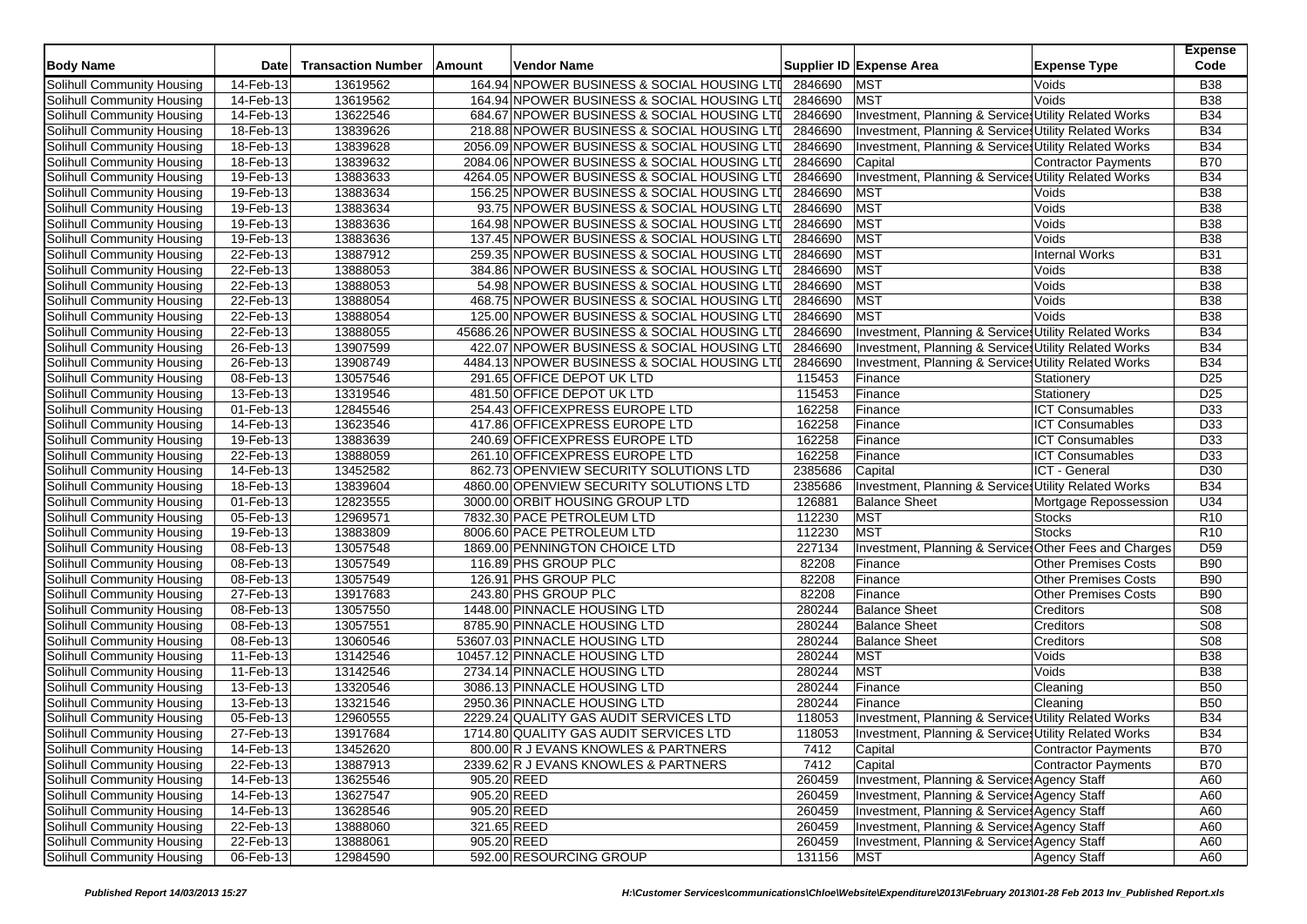| <b>Body Name</b>                  | <b>Date</b>             | <b>Transaction Number</b> | Amount | <b>Vendor Name</b>                        |         | Supplier ID Expense Area                              | <b>Expense Type</b>          | <b>Expense</b><br>Code |
|-----------------------------------|-------------------------|---------------------------|--------|-------------------------------------------|---------|-------------------------------------------------------|------------------------------|------------------------|
| Solihull Community Housing        | 06-Feb-13               | 12984591                  |        | 592.00 RESOURCING GROUP                   | 131156  | <b>MST</b>                                            | <b>Agency Staff</b>          | A60                    |
| Solihull Community Housing        | 14-Feb-13               | 13630546                  |        | 966.95 RESOURCING GROUP                   | 131156  | Investment, Planning & Service: Agency Staff          |                              | A60                    |
| Solihull Community Housing        | 14-Feb-13               | 13631547                  |        | 948.45 RESOURCING GROUP                   | 131156  | Investment, Planning & Services Agency Staff          |                              | A60                    |
| Solihull Community Housing        | 14-Feb-13               | 13632546                  |        | 970.45 RESOURCING GROUP                   | 131156  | Investment, Planning & Services Agency Staff          |                              | A60                    |
| Solihull Community Housing        | 14-Feb-13               | 13639547                  |        | 592.00 RESOURCING GROUP                   | 131156  | <b>MST</b>                                            | <b>Agency Staff</b>          | A60                    |
| Solihull Community Housing        | 14-Feb-13               | 13640546                  |        | 592.00 RESOURCING GROUP                   | 131156  | <b>MST</b>                                            | <b>Agency Staff</b>          | A60                    |
| Solihull Community Housing        | 13-Feb-13               | 13322546                  |        | 9000.00 RICHARD BURROWS BUILDERS          | 64305   | Capital                                               | <b>Contractor Payments</b>   | <b>B70</b>             |
| Solihull Community Housing        | 06-Feb-13               | 12984587                  |        | 512.12 RICOH UK LTD                       | 54723   | Finance                                               | <b>ICT Consumables</b>       | D33                    |
| Solihull Community Housing        | 06-Feb-13               | 12984588                  |        | 567.75 RICOH UK LTD                       | 54723   | Finance                                               | <b>ICT Consumables</b>       | D33                    |
| Solihull Community Housing        | 07-Feb-13               | 12998605                  |        | 240.00 SCCI ALPHATRACK LTD                | 2490687 | Investment, Planning & Services Utility Related Works |                              | <b>B34</b>             |
| Solihull Community Housing        | 07-Feb-13               | 12998606                  |        | 240.00 SCCI ALPHATRACK LTD                | 2490687 | Investment, Planning & Services Utility Related Works |                              | <b>B34</b>             |
| Solihull Community Housing        | 15-Feb-13               | 13656551                  |        | 1469.88 SCCI ALPHATRACK LTD               | 2490687 | Investment, Planning & Services Utility Related Works |                              | <b>B34</b>             |
| Solihull Community Housing        | 05-Feb-13               | 12911595                  |        | 570.12 SEDDON PROPERTY SERVICES           | 1620610 | <b>MST</b>                                            | Voids                        | <b>B38</b>             |
| Solihull Community Housing        | 12-Feb-13               | 13244572                  |        | 879.90 SEDDON PROPERTY SERVICES           | 1620610 | <b>MST</b>                                            | Internal Works               | <b>B31</b>             |
| Solihull Community Housing        | 12-Feb-13               | 13244573                  |        | 518.22 SEDDON PROPERTY SERVICES           | 1620610 | <b>MST</b>                                            | <b>Internal Works</b>        | <b>B31</b>             |
| Solihull Community Housing        | $\overline{12}$ -Feb-13 | 13244574                  |        | 236.26 SEDDON PROPERTY SERVICES           | 1620610 | <b>MST</b>                                            | <b>Internal Works</b>        | <b>B31</b>             |
| Solihull Community Housing        | 12-Feb-13               | 13244575                  |        | 362.00 SEDDON PROPERTY SERVICES           | 1620610 | <b>MST</b>                                            | Internal Works               | <b>B31</b>             |
| Solihull Community Housing        | 12-Feb-13               | 13244576                  |        | 326.12 SEDDON PROPERTY SERVICES           | 1620610 | MST                                                   | <b>Internal Works</b>        | <b>B31</b>             |
| Solihull Community Housing        | 12-Feb-13               | 13244578                  |        | 358.80 SEDDON PROPERTY SERVICES           | 1620610 | <b>MST</b>                                            | <b>Internal Works</b>        | <b>B31</b>             |
| Solihull Community Housing        | 12-Feb-13               | 13244579                  |        | 468.00 SEDDON PROPERTY SERVICES           | 1620610 | <b>MST</b>                                            | <b>Internal Works</b>        | <b>B31</b>             |
| Solihull Community Housing        |                         |                           |        | 517.60 SEDDON PROPERTY SERVICES           | 1620610 | MST                                                   | <b>Internal Works</b>        | <b>B31</b>             |
|                                   | 12-Feb-13               | 13244583                  |        | 2940.00 SEDDON PROPERTY SERVICES          |         |                                                       |                              | <b>B31</b>             |
| Solihull Community Housing        | 14-Feb-13               | 13452551                  |        |                                           | 1620610 | <b>MST</b>                                            | <b>Internal Works</b>        |                        |
| Solihull Community Housing        | 18-Feb-13               | 13839561                  |        | 1007.65 SEDDON PROPERTY SERVICES          | 1620610 | MST                                                   | Internal Works               | <b>B31</b>             |
| Solihull Community Housing        | 22-Feb-13               | 13887855                  |        | 1001.76 SEDDON PROPERTY SERVICES          | 1620610 | MST                                                   | <b>Internal Works</b>        | <b>B31</b>             |
| Solihull Community Housing        | 22-Feb-13               | 13887859                  |        | 575.80 SEDDON PROPERTY SERVICES           | 1620610 | <b>MST</b>                                            | <b>Internal Works</b>        | <b>B31</b>             |
| Solihull Community Housing        | 22-Feb-13               | 13887871                  |        | 296.00 SEDDON PROPERTY SERVICES           | 1620610 | <b>MST</b>                                            | Internal Works               | <b>B31</b>             |
| Solihull Community Housing        | 22-Feb-13               | 13887872                  |        | 953.04 SEDDON PROPERTY SERVICES           | 1620610 | MST                                                   | <b>Internal Works</b>        | <b>B31</b>             |
| Solihull Community Housing        | 22-Feb-13               | 13887874                  |        | 287.90 SEDDON PROPERTY SERVICES           | 1620610 | <b>MST</b>                                            | <b>Internal Works</b>        | <b>B31</b>             |
| Solihull Community Housing        | 22-Feb-13               | 13887878                  |        | 338.56 SEDDON PROPERTY SERVICES           | 1620610 | <b>MST</b>                                            | Internal Works               | <b>B31</b>             |
| Solihull Community Housing        | 22-Feb-13               | 13887889                  |        | 605.50 SEDDON PROPERTY SERVICES           | 1620610 | MST                                                   | <b>Internal Works</b>        | <b>B31</b>             |
| Solihull Community Housing        | 22-Feb-13               | 13887891                  |        | 317.60 SEDDON PROPERTY SERVICES           | 1620610 | <b>MST</b>                                            | <b>Internal Works</b>        | <b>B31</b>             |
| Solihull Community Housing        | 22-Feb-13               | 13887893                  |        | 246.20 SEDDON PROPERTY SERVICES           | 1620610 | <b>MST</b>                                            | <b>Internal Works</b>        | <b>B31</b>             |
| Solihull Community Housing        | 22-Feb-13               | 13887896                  |        | 287.90 SEDDON PROPERTY SERVICES           | 1620610 | MST                                                   | <b>Internal Works</b>        | <b>B31</b>             |
| Solihull Community Housing        | 01-Feb-13               | 12848546                  |        | 715.00 SHIFNAL ENVIRONMENTAL SAFETY LTD   | 1050596 | <b>MST</b>                                            | <b>Internal Works</b>        | <b>B31</b>             |
| Solihull Community Housing        | 01-Feb-13               | 12849546                  |        | 630.00 SHIFNAL ENVIRONMENTAL SAFETY LTD   | 1050596 | <b>MST</b>                                            | <b>Internal Works</b>        | <b>B31</b>             |
| Solihull Community Housing        | 01-Feb-13               | 12849546                  |        | 777.50 SHIFNAL ENVIRONMENTAL SAFETY LTD   | 1050596 | <b>MST</b>                                            | <b>Internal Works</b>        | <b>B31</b>             |
| Solihull Community Housing        | 15-Feb-13               | 13656552                  |        | 1129.25 SHIFNAL ENVIRONMENTAL SAFETY LTD  | 1050596 | <b>MST</b>                                            | <b>Internal Works</b>        | <b>B31</b>             |
| Solihull Community Housing        | 15-Feb-13               | 13656553                  |        | 1386.50 SHIFNAL ENVIRONMENTAL SAFETY LTD  | 1050596 | <b>MST</b>                                            | Internal Works               | <b>B31</b>             |
| Solihull Community Housing        | 15-Feb-13               | 13656554                  |        | 121.50 SHIFNAL ENVIRONMENTAL SAFETY LTD   | 1050596 | Capital                                               | <b>Contractor Payments</b>   | <b>B70</b>             |
| Solihull Community Housing        | 15-Feb-13               | 13656554                  |        | 124.00 SHIFNAL ENVIRONMENTAL SAFETY LTD   | 1050596 | <b>MST</b>                                            | <b>Internal Works</b>        | <b>B31</b>             |
| Solihull Community Housing        | 15-Feb-13               | 13656554                  |        | 1432.50 SHIFNAL ENVIRONMENTAL SAFETY LTD  | 1050596 | <b>MST</b>                                            | <b>Internal Works</b>        | <b>B31</b>             |
| Solihull Community Housing        | 05-Feb-13               | 12960562                  |        | 2885.63 SITEXORBIS                        | 234075  | <b>Customer Services</b>                              | Other Fees and Charges       | D <sub>59</sub>        |
| Solihull Community Housing        | 12-Feb-13               | 13244559                  |        | 2060.00 SITEXORBIS                        | 234075  | <b>MST</b>                                            | <b>Internal Works</b>        | <b>B31</b>             |
| Solihull Community Housing        | 19-Feb-13               | 13883641                  |        | 1380.00 SMITHY'S HOTEL                    | 226791  | <b>Housing Management</b>                             | <b>B&amp;B Accommodation</b> | <b>B23</b>             |
| Solihull Community Housing        | 05-Feb-13               | 12969583                  |        | 315.83 SOLIHULL MBC                       | 69188   | <b>Housing Management</b>                             | Council Tax                  | <b>B21</b>             |
| Solihull Community Housing        | 08-Feb-13               | 13028547                  |        | 373.23 SOLIHULL MBC                       | 69188   | <b>Housing Management</b>                             | Council Tax                  | <b>B21</b>             |
| Solihull Community Housing        | 13-Feb-13               | 13323546                  |        | 611.10 SOLIHULL MBC                       | 9466    | <b>Customer Services</b>                              | <b>Catering Provisions</b>   | D75                    |
| Solihull Community Housing        | 19-Feb-13               | 13883642                  |        | 240.00 SOLIHULL MBC                       | 9466    | <b>Housing Management</b>                             | Furniture                    | D11                    |
| Solihull Community Housing        | 05-Feb-13               | 12939593                  |        | 31550.57 SOUTHERN ELECTRIC PLC            | 76903   | <b>Balance Sheet</b>                                  | <b>Creditors</b>             | <b>S08</b>             |
| <b>Solihull Community Housing</b> | 05-Feb-13               | 12945546                  |        | 1123.97 SOUTHERN ELECTRIC PLC             | 76903   | <b>Balance Sheet</b>                                  | Creditors                    | S <sub>08</sub>        |
| Solihull Community Housing        | 19-Feb-13               | 13883640                  |        | 254.25 SUPERIOR PLUMBING INSTALLATION LTD | 8091    | Capital                                               | Contractor Payments          | <b>B70</b>             |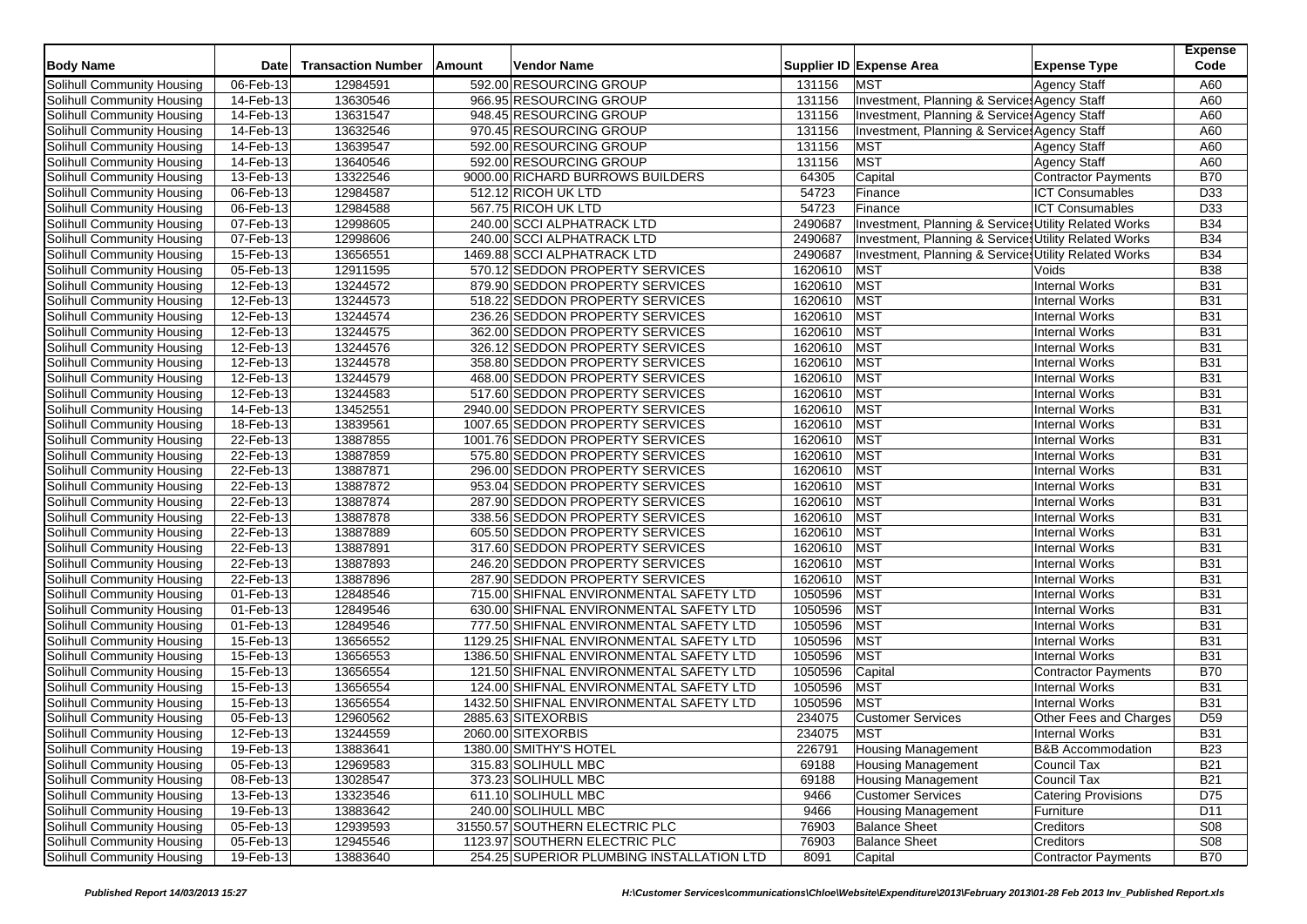| <b>Body Name</b>                                                | <b>Date</b> | <b>Transaction Number</b> | Amount | <b>Vendor Name</b>                  |            | Supplier ID Expense Area                     | <b>Expense Type</b>            | <b>Expense</b><br>Code             |
|-----------------------------------------------------------------|-------------|---------------------------|--------|-------------------------------------|------------|----------------------------------------------|--------------------------------|------------------------------------|
| Solihull Community Housing                                      | 14-Feb-13   | 13632547                  |        | 1829.02 SUPRA UK LTD                | 73055      | <b>MST</b>                                   | <b>Stocks</b>                  | R <sub>10</sub>                    |
| Solihull Community Housing                                      | 05-Feb-13   | 12969580                  |        | 210.35 SYMPHONY                     | 199561     | MST                                          | Stocks                         | R <sub>10</sub>                    |
| Solihull Community Housing                                      | 14-Feb-13   | 13627546                  |        | 454.30 SYMPHONY                     | 199561     | <b>MST</b>                                   | <b>Stocks</b>                  | R <sub>10</sub>                    |
| Solihull Community Housing                                      | 14-Feb-13   | 13628547                  |        | 2382.83 SYMPHONY                    | 199561     | <b>MST</b>                                   | <b>Stocks</b>                  | R <sub>10</sub>                    |
| Solihull Community Housing                                      | 20-Feb-13   | 13887023                  |        | 551.34 SYMPHONY                     | 199561     | <b>MST</b>                                   | <b>Stocks</b>                  | R <sub>10</sub>                    |
| Solihull Community Housing                                      | 20-Feb-13   | 13887024                  |        | 496.23 SYMPHONY                     | 199561     | <b>MST</b>                                   | <b>Stocks</b>                  | R <sub>10</sub>                    |
| Solihull Community Housing                                      | 25-Feb-13   | 13892644                  |        | 3460.80 SYMPHONY                    | 199561     | <b>MST</b>                                   | <b>Stocks</b>                  | R <sub>10</sub>                    |
| Solihull Community Housing                                      | 25-Feb-13   | 13892645                  |        | 620.25 SYMPHONY                     | 199561     | <b>MST</b>                                   | <b>Stocks</b>                  | R <sub>10</sub>                    |
|                                                                 | 25-Feb-13   | 13892646                  |        | 538.57 SYMPHONY                     | 199561     | <b>MST</b>                                   | <b>Stocks</b>                  | R <sub>10</sub>                    |
| Solihull Community Housing<br>Solihull Community Housing        | 25-Feb-13   | 13892648                  |        | 614.51 SYMPHONY                     | 199561     | <b>MST</b>                                   | <b>Stocks</b>                  | R <sub>10</sub>                    |
|                                                                 | 07-Feb-13   | 13003548                  |        | 1906.48 THE BECK CO LTD             | 8207       | <b>MST</b>                                   | <b>Stocks</b>                  | R <sub>10</sub>                    |
| Solihull Community Housing                                      | 07-Feb-13   | 13003549                  |        | 645.18 THE BECK CO LTD              | 8207       | <b>MST</b>                                   | <b>Stocks</b>                  | R <sub>10</sub>                    |
| Solihull Community Housing<br><b>Solihull Community Housing</b> | 07-Feb-13   | 13003553                  |        | 820.40 THE BECK CO LTD              | 8207       | MST                                          | <b>Stocks</b>                  | R <sub>10</sub>                    |
|                                                                 |             |                           |        |                                     | 8207       | <b>MST</b>                                   |                                |                                    |
| Solihull Community Housing                                      | 12-Feb-13   | 13282566<br>13282567      |        | 2107.59 THE BECK CO LTD             | 8207       | <b>MST</b>                                   | <b>Stocks</b><br><b>Stocks</b> | R <sub>10</sub><br>R <sub>10</sub> |
| Solihull Community Housing                                      | 12-Feb-13   |                           |        | 277.02 THE BECK CO LTD              |            |                                              |                                |                                    |
| Solihull Community Housing                                      | 19-Feb-13   | 13884598                  |        | 329.20 THE BECK CO LTD              | 8207       | <b>MST</b>                                   | <b>Stocks</b>                  | R <sub>10</sub>                    |
| Solihull Community Housing                                      | 19-Feb-13   | 13884599                  |        | 851.74 THE BECK CO LTD              | 8207       | <b>MST</b>                                   | <b>Stocks</b>                  | R <sub>10</sub>                    |
| Solihull Community Housing                                      | 25-Feb-13   | 13905548                  |        | 512.76 THE BECK CO LTD              | 8207       | <b>MST</b>                                   | <b>Stocks</b>                  | R <sub>10</sub>                    |
| Solihull Community Housing                                      | 25-Feb-13   | 13905549                  |        | 448.47 THE BECK CO LTD              | 8207       | <b>MST</b>                                   | <b>Stocks</b>                  | R <sub>10</sub>                    |
| Solihull Community Housing                                      | 25-Feb-13   | 13905550                  |        | 211.52 THE BECK CO LTD              | 8207       | <b>MST</b>                                   | <b>Stocks</b>                  | R <sub>10</sub>                    |
| Solihull Community Housing                                      | 25-Feb-13   | 13905551                  |        | 1226.09 THE BECK CO LTD             | 8207       | <b>MST</b>                                   | <b>Stocks</b>                  | R <sub>10</sub>                    |
| <b>Solihull Community Housing</b>                               | 25-Feb-13   | 13905552                  |        | 839.06 THE BECK CO LTD              | 8207       | <b>MST</b>                                   | <b>Stocks</b>                  | R <sub>10</sub>                    |
| Solihull Community Housing                                      | 25-Feb-13   | 13905554                  |        | 999.52 THE BECK CO LTD              | 8207       | <b>MST</b>                                   | <b>Stocks</b>                  | R <sub>10</sub>                    |
| Solihull Community Housing                                      | 22-Feb-13   | 13888068                  |        | 4546.25 THE KNIGHT PARTNERSHIP      | 213344     | Investment, Planning & Services Agency Staff |                                | A60                                |
| Solihull Community Housing                                      | 22-Feb-13   | 13888068                  |        | 786.25 THE KNIGHT PARTNERSHIP       | 213344     | Investment, Planning & Services Agency Staff |                                | A60                                |
| Solihull Community Housing                                      | 26-Feb-13   | 13908765                  |        | 6250.00 THINKUBE                    | 2398688    | <b>Customer Services</b>                     | <b>Professional Fees</b>       | D <sub>50</sub>                    |
| Solihull Community Housing                                      | 01-Feb-13   | 12823575                  |        | 736.80 TRENT ARCHITECTURE & DESIGN  | 2222696    | Capital                                      | Contractor Payments            | <b>B70</b>                         |
| Solihull Community Housing                                      | 22-Feb-13   | 13887927                  |        | 720.00 TRENT ARCHITECTURE & DESIGN  | 2222696    | Capital                                      | <b>Contractor Payments</b>     | <b>B70</b>                         |
| Solihull Community Housing                                      | 22-Feb-13   | 13888070                  |        | 2995.72 TYNETEC LTD                 | 2050832    | <b>Housing Management</b>                    | Equipment Rental/Lease         | D <sub>18</sub>                    |
| Solihull Community Housing                                      | 22-Feb-13   | 13888071                  |        | 2332.72 TYNETEC LTD                 | 2050832    | <b>Housing Management</b>                    | Equipment Rental/Lease         | D <sub>18</sub>                    |
| Solihull Community Housing                                      | 22-Feb-13   | 13888072                  |        | 3485.30 TYNETEC LTD                 | 2050832    | <b>Housing Management</b>                    | <b>Equipment Rental/Lease</b>  | D <sub>18</sub>                    |
| Solihull Community Housing                                      | 14-Feb-13   | 13452622                  |        | 2740.74 TYRER BUILDING CONTRACTORS  | 104269     | <b>MST</b>                                   | Voids                          | <b>B38</b>                         |
| Solihull Community Housing                                      | 15-Feb-13   | 13667596                  |        | 2578.21 TYRER BUILDING CONTRACTORS  | 104269     | Capital                                      | <b>Contractor Payments</b>     | <b>B70</b>                         |
| Solihull Community Housing                                      | 22-Feb-13   | 13887918                  |        | 11286.80 TYRER BUILDING CONTRACTORS | 104269     | <b>MST</b>                                   | <b>Internal Works</b>          | <b>B31</b>                         |
| Solihull Community Housing                                      | 22-Feb-13   | 13887919                  |        | 8867.77 TYRER BUILDING CONTRACTORS  | 104269     | <b>MST</b>                                   | <b>Internal Works</b>          | <b>B31</b>                         |
| Solihull Community Housing                                      | 22-Feb-13   | 13888073                  |        | 99.75 TYRER BUILDING CONTRACTORS    | 104269     | <b>MST</b>                                   | <b>Materials</b>               | D <sub>13</sub>                    |
| Solihull Community Housing                                      | 22-Feb-13   | 13888073                  |        | 1286.84 TYRER BUILDING CONTRACTORS  | 104269     | <b>MST</b>                                   | <b>Materials</b>               | D <sub>13</sub>                    |
| Solihull Community Housing                                      | 26-Feb-13   | 13907609                  |        | 635.13 TYRER BUILDING CONTRACTORS   | 104269     | <b>MST</b>                                   | Mechanical & Electrical O      | <b>B92</b>                         |
| Solihull Community Housing                                      | 26-Feb-13   | 13907610                  |        | 620.83 TYRER BUILDING CONTRACTORS   | 104269     | <b>MST</b>                                   | Mechanical & Electrical O      | <b>B92</b>                         |
| Solihull Community Housing                                      | 26-Feb-13   | 13907611                  |        | 582.84 TYRER BUILDING CONTRACTORS   | 104269     | <b>MST</b>                                   | Mechanical & Electrical C      | <b>B92</b>                         |
| Solihull Community Housing                                      | 26-Feb-13   | 13907612                  |        | 620.83 TYRER BUILDING CONTRACTORS   | 104269     | <b>MST</b>                                   | Mechanical & Electrical C      | <b>B92</b>                         |
| Solihull Community Housing                                      | 26-Feb-13   | 13907613                  |        | 620.83 TYRER BUILDING CONTRACTORS   | 104269     | <b>MST</b>                                   | Mechanical & Electrical O      | <b>B92</b>                         |
| Solihull Community Housing                                      | 26-Feb-13   | 13907614                  |        | 620.83 TYRER BUILDING CONTRACTORS   | 104269     | <b>MST</b>                                   | Mechanical & Electrical O      | <b>B92</b>                         |
| Solihull Community Housing                                      | 26-Feb-13   | 13907615                  |        | 620.83 TYRER BUILDING CONTRACTORS   | 104269 MST |                                              | Mechanical & Electrical C      | <b>B92</b>                         |
| Solihull Community Housing                                      | 26-Feb-13   | 13907616                  |        | 635.13 TYRER BUILDING CONTRACTORS   | 104269     | <b>MST</b>                                   | Mechanical & Electrical C      | <b>B92</b>                         |
| Solihull Community Housing                                      | 26-Feb-13   | 13907621                  |        | 309.65 TYRER BUILDING CONTRACTORS   | 104269     | <b>MST</b>                                   | Mechanical & Electrical O      | <b>B92</b>                         |
| Solihull Community Housing                                      | 26-Feb-13   | 13907622                  |        | 295.35 TYRER BUILDING CONTRACTORS   | 104269     | <b>MST</b>                                   | Mechanical & Electrical C      | <b>B92</b>                         |
| Solihull Community Housing                                      | 26-Feb-13   | 13907623                  |        | 215.15 TYRER BUILDING CONTRACTORS   | 104269     | <b>MST</b>                                   | Mechanical & Electrical O      | <b>B92</b>                         |
| Solihull Community Housing                                      | 26-Feb-13   | 13907624                  |        | 233.65 TYRER BUILDING CONTRACTORS   | 104269     | <b>MST</b>                                   | Mechanical & Electrical O      | <b>B92</b>                         |
| Solihull Community Housing                                      | 26-Feb-13   | 13907626                  |        | 635.13 TYRER BUILDING CONTRACTORS   | 104269     | <b>MST</b>                                   | Mechanical & Electrical C      | <b>B92</b>                         |
| Solihull Community Housing                                      | 26-Feb-13   | 13907629                  |        | 666.63 TYRER BUILDING CONTRACTORS   | 104269     | <b>MST</b>                                   | Mechanical & Electrical C      | <b>B92</b>                         |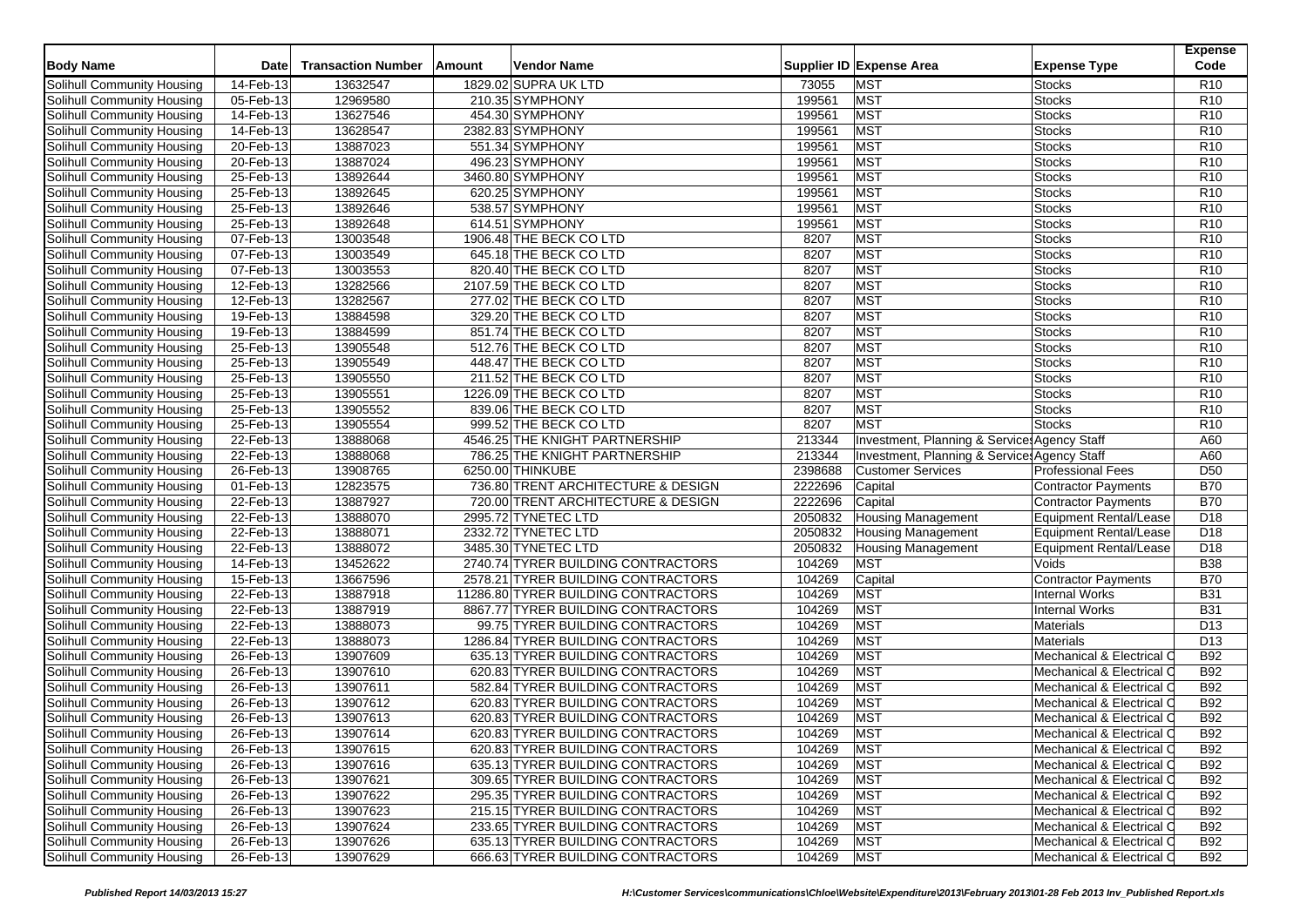| <b>Body Name</b>           | <b>Date</b>             | <b>Transaction Number</b> | Amount | Vendor Name                              |         | Supplier ID Expense Area | <b>Expense Type</b>        | <b>Expense</b><br>Code |
|----------------------------|-------------------------|---------------------------|--------|------------------------------------------|---------|--------------------------|----------------------------|------------------------|
| Solihull Community Housing | 26-Feb-13               | 13907630                  |        | 2074.76 TYRER BUILDING CONTRACTORS       | 104269  | Capital                  | <b>Contractor Payments</b> | <b>B70</b>             |
| Solihull Community Housing | 26-Feb-13               | 13907640                  |        | 633.13 TYRER BUILDING CONTRACTORS        | 104269  | <b>MST</b>               | Mechanical & Electrical C  | <b>B92</b>             |
| Solihull Community Housing | 26-Feb-13               | 13907641                  |        | 635.13 TYRER BUILDING CONTRACTORS        | 104269  | <b>MST</b>               | Mechanical & Electrical C  | <b>B92</b>             |
| Solihull Community Housing | 26-Feb-13               | 13907642                  |        | 635.13 TYRER BUILDING CONTRACTORS        | 104269  | <b>MST</b>               | Mechanical & Electrical O  | <b>B92</b>             |
| Solihull Community Housing | 26-Feb-13               | 13907643                  |        | 635.13 TYRER BUILDING CONTRACTORS        | 104269  | <b>MST</b>               | Mechanical & Electrical C  | <b>B92</b>             |
| Solihull Community Housing | 26-Feb-13               | 13907644                  |        | 635.13 TYRER BUILDING CONTRACTORS        | 104269  | MST                      | Mechanical & Electrical C  | <b>B92</b>             |
| Solihull Community Housing | 26-Feb-13               | 13907645                  |        | 635.13 TYRER BUILDING CONTRACTORS        | 104269  | <b>MST</b>               | Mechanical & Electrical C  | <b>B92</b>             |
| Solihull Community Housing | 26-Feb-13               | 13907646                  |        | 635.13 TYRER BUILDING CONTRACTORS        | 104269  | <b>MST</b>               | Mechanical & Electrical C  | <b>B92</b>             |
| Solihull Community Housing | $26$ -Feb-13            | 13907647                  |        | 635.13 TYRER BUILDING CONTRACTORS        | 104269  | <b>MST</b>               | Mechanical & Electrical O  | <b>B92</b>             |
| Solihull Community Housing | 08-Feb-13               | 13019547                  |        | 606.04 UKDN WATERFLOW LTD                | 2189747 | MST                      | Other Works                | <b>B32</b>             |
| Solihull Community Housing | 08-Feb-13               | 13019548                  |        | 766.38 UKDN WATERFLOW LTD                | 2189747 | <b>MST</b>               | Other Works                | <b>B32</b>             |
| Solihull Community Housing | $12$ -Feb-13            | 13244590                  |        | 586.17 UKDN WATERFLOW LTD                | 2189747 | <b>MST</b>               | <b>External Structures</b> | <b>B33</b>             |
| Solihull Community Housing | 12-Feb-13               | 13244591                  |        | 829.82 UKDN WATERFLOW LTD                | 2189747 | MST                      | Other Works                | <b>B32</b>             |
| Solihull Community Housing | 12-Feb-13               | 13244593                  |        | 564.03 UKDN WATERFLOW LTD                | 2189747 | <b>MST</b>               | Other Works                | <b>B32</b>             |
| Solihull Community Housing | 18-Feb-13               | 13839569                  |        | 695.70 UKDN WATERFLOW LTD                | 2189747 | <b>MST</b>               | <b>Other Works</b>         | <b>B32</b>             |
| Solihull Community Housing | 06-Feb-13               | 12984593                  |        | 75795.40 VINSHIRE PLUMBING & HEATING LTD | 2601688 | Capital                  | <b>Contractor Payments</b> | <b>B70</b>             |
| Solihull Community Housing | 27-Feb-13               | 13917686                  |        | 1637.50 WATERLOO HOUSING ASSOCIATION     | 37940   | <b>Balance Sheet</b>     | New Build                  | S20                    |
| Solihull Community Housing | 06-Feb-13               | 12991558                  |        | 351111.00 WATES CONSTRUCTION LTD         | 272406  | Capital                  | Contractor Payments        | <b>B70</b>             |
| Solihull Community Housing | 08-Feb-13               | 13065549                  |        | 4929.86 WESSEX LIFT CO LTD               | 177799  | Capital                  | <b>Contractor Payments</b> | <b>B70</b>             |
| Solihull Community Housing | 22-Feb-13               | 13887929                  |        | 8951.60 WESSEX LIFT CO LTD               | 177799  | Capital                  | <b>Contractor Payments</b> | <b>B70</b>             |
| Solihull Community Housing | $22$ -Feb-13            | 13888049                  |        | 1610.68 WINDOW ADVISORY SERVICE LTD      | 2074649 | Capital                  | <b>Contractor Payments</b> | <b>B70</b>             |
| Solihull Community Housing | 05-Feb-13               | 12911559                  |        | 803.68 WOODHULL ROOFING LTD              | 221070  | <b>MST</b>               | <b>External Structures</b> | <b>B33</b>             |
| Solihull Community Housing | 05-Feb-13               | 12911560                  |        | 463.05 WOODHULL ROOFING LTD              | 221070  | <b>MST</b>               | <b>External Structures</b> | <b>B33</b>             |
| Solihull Community Housing | $05 - Feb - 13$         | 12911561                  |        | 742.97 WOODHULL ROOFING LTD              | 221070  | <b>MST</b>               | <b>External Structures</b> | <b>B33</b>             |
| Solihull Community Housing | $\overline{05}$ -Feb-13 | 12911562                  |        | 543.61 WOODHULL ROOFING LTD              | 221070  | <b>MST</b>               | <b>External Structures</b> | <b>B33</b>             |
| Solihull Community Housing | 05-Feb-13               | 12911563                  |        | 578.24 WOODHULL ROOFING LTD              | 221070  | <b>MST</b>               | <b>External Structures</b> | <b>B33</b>             |
| Solihull Community Housing | 05-Feb-13               | 12911564                  |        | 685.70 WOODHULL ROOFING LTD              | 221070  | <b>MST</b>               | <b>External Structures</b> | <b>B33</b>             |
| Solihull Community Housing | 05-Feb-13               | 12911565                  |        | 275.52 WOODHULL ROOFING LTD              | 221070  | <b>MST</b>               | <b>External Structures</b> | <b>B33</b>             |
| Solihull Community Housing | 05-Feb-13               | 12911566                  |        | 431.57 WOODHULL ROOFING LTD              | 221070  | <b>MST</b>               | <b>External Structures</b> | <b>B33</b>             |
| Solihull Community Housing | 05-Feb-13               | 12911567                  |        | 745.88 WOODHULL ROOFING LTD              | 221070  | <b>MST</b>               | <b>External Structures</b> | <b>B33</b>             |
| Solihull Community Housing | 05-Feb-13               | 12911568                  |        | 646.55 WOODHULL ROOFING LTD              | 221070  | <b>MST</b>               | <b>External Structures</b> | <b>B33</b>             |
| Solihull Community Housing | 05-Feb-13               | 12911569                  |        | 436.30 WOODHULL ROOFING LTD              | 221070  | MST                      | <b>External Structures</b> | <b>B33</b>             |
| Solihull Community Housing | 05-Feb-13               | 12911570                  |        | 1159.00 WOODHULL ROOFING LTD             | 221070  | <b>MST</b>               | <b>External Structures</b> | <b>B33</b>             |
| Solihull Community Housing | 05-Feb-13               | 12911571                  |        | 369.25 WOODHULL ROOFING LTD              | 221070  | MST                      | <b>External Structures</b> | <b>B33</b>             |
| Solihull Community Housing | 05-Feb-13               | 12911572                  |        | 492.69 WOODHULL ROOFING LTD              | 221070  | MST                      | <b>External Structures</b> | <b>B33</b>             |
| Solihull Community Housing | 05-Feb-13               | 12911573                  |        | 1282.92 WOODHULL ROOFING LTD             | 221070  | <b>MST</b>               | <b>External Structures</b> | <b>B33</b>             |
| Solihull Community Housing | $\overline{05}$ -Feb-13 | 12911574                  |        | 1300.58 WOODHULL ROOFING LTD             | 221070  | <b>MST</b>               | <b>External Structures</b> | <b>B33</b>             |
| Solihull Community Housing | 05-Feb-13               | 12911575                  |        | 644.68 WOODHULL ROOFING LTD              | 221070  | MST                      | <b>External Structures</b> | <b>B33</b>             |
| Solihull Community Housing | 05-Feb-13               | 12911576                  |        | 1347.32 WOODHULL ROOFING LTD             | 221070  | <b>MST</b>               | <b>External Structures</b> | <b>B33</b>             |
| Solihull Community Housing | 05-Feb-13               | 12911577                  |        | 330.45 WOODHULL ROOFING LTD              | 221070  | <b>MST</b>               | <b>External Structures</b> | <b>B33</b>             |
| Solihull Community Housing | 05-Feb-13               | 12911578                  |        | 350.38 WOODHULL ROOFING LTD              | 221070  | <b>MST</b>               | <b>External Structures</b> | <b>B33</b>             |
| Solihull Community Housing | 05-Feb-13               | 12911579                  |        | 238.70 WOODHULL ROOFING LTD              | 221070  | <b>MST</b>               | <b>External Structures</b> | <b>B33</b>             |
| Solihull Community Housing | 05-Feb-13               | 12911580                  |        | 620.87 WOODHULL ROOFING LTD              | 221070  | <b>MST</b>               | <b>External Structures</b> | <b>B33</b>             |
| Solihull Community Housing | 05-Feb-13               | 12911587                  |        | 218.15 WOODHULL ROOFING LTD              | 221070  | <b>MST</b>               | <b>External Structures</b> | <b>B33</b>             |
| Solihull Community Housing | 05-Feb-13               | 12911588                  |        | 469.79 WOODHULL ROOFING LTD              | 221070  | <b>MST</b>               | <b>External Structures</b> | <b>B33</b>             |
| Solihull Community Housing | 05-Feb-13               | 12911593                  |        | 243.97 WOODHULL ROOFING LTD              | 221070  | <b>MST</b>               | <b>External Structures</b> | <b>B33</b>             |
| Solihull Community Housing | 07-Feb-13               | 12998551                  |        | 271.64 WOODHULL ROOFING LTD              | 221070  | <b>MST</b>               | <b>External Structures</b> | <b>B33</b>             |
| Solihull Community Housing | 07-Feb-13               | 12998554                  |        | 262.15 WOODHULL ROOFING LTD              | 221070  | <b>MST</b>               | <b>External Structures</b> | <b>B33</b>             |
| Solihull Community Housing | 07-Feb-13               | 12998556                  |        | 269.80 WOODHULL ROOFING LTD              | 221070  | <b>MST</b>               | <b>External Structures</b> | <b>B33</b>             |
| Solihull Community Housing | 18-Feb-13               | 13839548                  |        | 341.39 WOODHULL ROOFING LTD              | 221070  | <b>MST</b>               | <b>External Structures</b> | <b>B33</b>             |
| Solihull Community Housing | 18-Feb-13               | 13839551                  |        | 230.25 WOODHULL ROOFING LTD              | 221070  | <b>MST</b>               | <b>External Structures</b> | <b>B33</b>             |